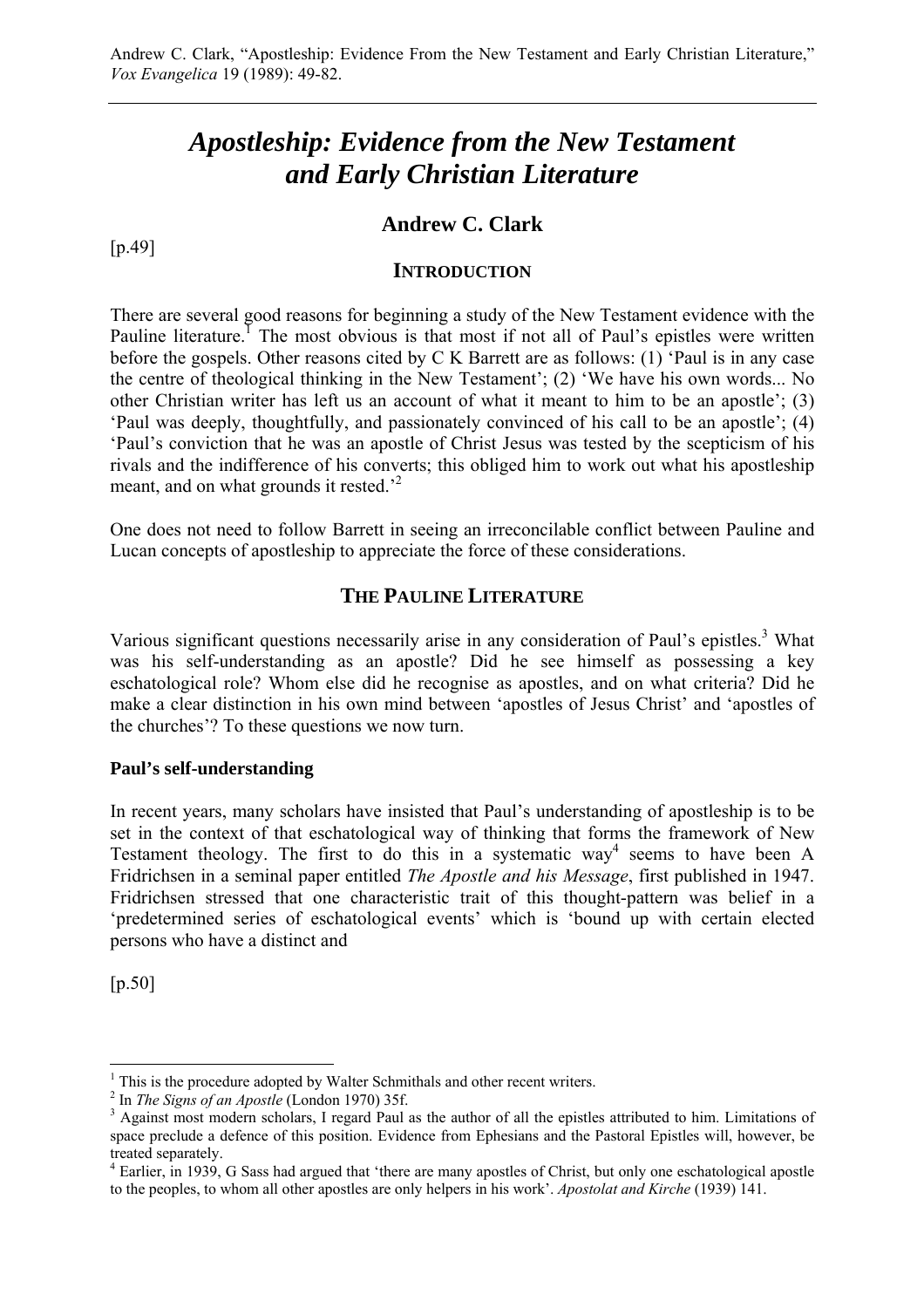particular place in God's plan of salvation, and who have been given to play a strictly definitive role in the great final drama, a role to which they and they alone are called―and for which they are specially equipped'.<sup>5</sup> Fridrichsen argued that Paul saw himself in these terms as 'an eschatologic person'. This line of argument was taken up by J Munck in his influential work *Paul and the Salvation of Mankind*, in which he maintained that 'it is above all on the shoulders of Paul, the apostle to the Gentiles, that the task is laid of bringing about the fulness of the Gentiles'.<sup>6</sup> This position has been accepted by B Gerhardsson<sup>7</sup> and many other scholars.<sup>8</sup> It has certainly not achieved universal recognition, however. W Schmithals, for example, believes that 'Paul places himself wholly within the one unified context of the primitive Christian apostolate.<sup>59</sup> In the light of this debate we turn afresh to the evidence, beginning with Galatians, since it may well be the earliest of Paul's epistles that we possess,<sup>10</sup> and it contains an impassioned defence of his apostleship.

### *Galatians*

It is clear from Galatians 1 that Paul's Galatian converts had been informed that his apostolic commission was derivative; that 'he had no commission apart from what he had received from men who had been Christian leaders before him, whether the apostles and elders of the Jerusalem church or the Christian leaders of Damascus or Antioch'.<sup>11</sup> This Paul passionately denies in 1:1 and 1:11-2:10. His apostolic commission did not come from men  $(\alpha \pi)^2$  $\dot{\alpha}$ νθρώπων), nor did it come through a human intermediary (δι' άνθρώπου). J B Lightfoot comments that 'in the first clause he distinguishes himself from the false apostles, who did not derive their commission from God at all; in the second he ranks himself with the twelve, who were commissioned directly from God'.<sup>12</sup> He views the prepositions as retaining their proper sense, and this seems indisputable. In the light of such language it seems likely that Paul did make a distinction between 'apostles of Jesus Christ' and 'apostles of the churches' (cf 2 Cor 8:17).<sup>13</sup> In all of his letters except Romans, where equivalent words are used (Rom 1:1, 5), Philemon and Philippians, where his relationship with the recipient church was exceptionally close, and 2 Thessalonians, where his authority does not seem to have been challenged, Paul refers to himself as an apostle of Jesus Christ/Christ Jesus. This title, implying a direct commission from Jesus Christ, clearly was seen by Paul as giving him authority over the churches.14

 $\overline{a}$  $^5$  A Fridrichsen, 'The Apostle and his Message', *UVA* (Uppsala 1947:3) 3.

J Munck, 'Paul and the Salvation of Mankind' (ET, London 1959) 277.

<sup>&</sup>lt;sup>7</sup> B Gerhardsson, *Memory and Manuscript* (Lund 1961) 292.

Most recently by P R Jones, 'I Corinthians 15:8: Paul the Last Apostle', *Tyndale Bulletin* 36 (1985) *passim*. [http://98.131.162.170//tynbul/library/TynBull\_1985\_36\_01\_Jones\_1Cor15LastApostle.pdf]<br><sup>9</sup> W Schmithele, *The Office of Apostle in the Earth Church* (ET, Now York 1960) 50

<sup>&</sup>lt;sup>9</sup> W Schmithals, *The Office of Apostle in the Early Church* (ET, New York 1969) 59.<br><sup>10</sup> Accepting the 'South Galatian' theory with early dating as argued by, eg F F Bruce, *The Epistle of Paul to the Galatians* (Exeter 1982) Sf, 55f.<br><sup>11</sup> Bruce, *Galatians*, 72.<br><sup>12</sup> J B Lightfoot, *St. Paul's Epistle to the Galatians* (London 1876<sup>2</sup>) 71.

<sup>&</sup>lt;sup>13</sup> This is denied by D Georgi, *The Opponents of Paul in Second Corinthians* ed J Riches (ET, Edinburgh 1986) 35.

<sup>&</sup>lt;sup>14</sup> Cf 1 Cor 14:37f, 2 Cor 2:9, 13:2f, 10; Phil 2:12. Compare C E B Cranfield's comment: 'The word points away from the apostle's person to Him whose apostle he is. It is thus both a very humble word and also at the same time expressive of the most august authority.' *The Epistle to the Romans* (Edinburgh 1975) 1.52; also E Schweizer, *Church Order in the New Testament* (London 1961) 242.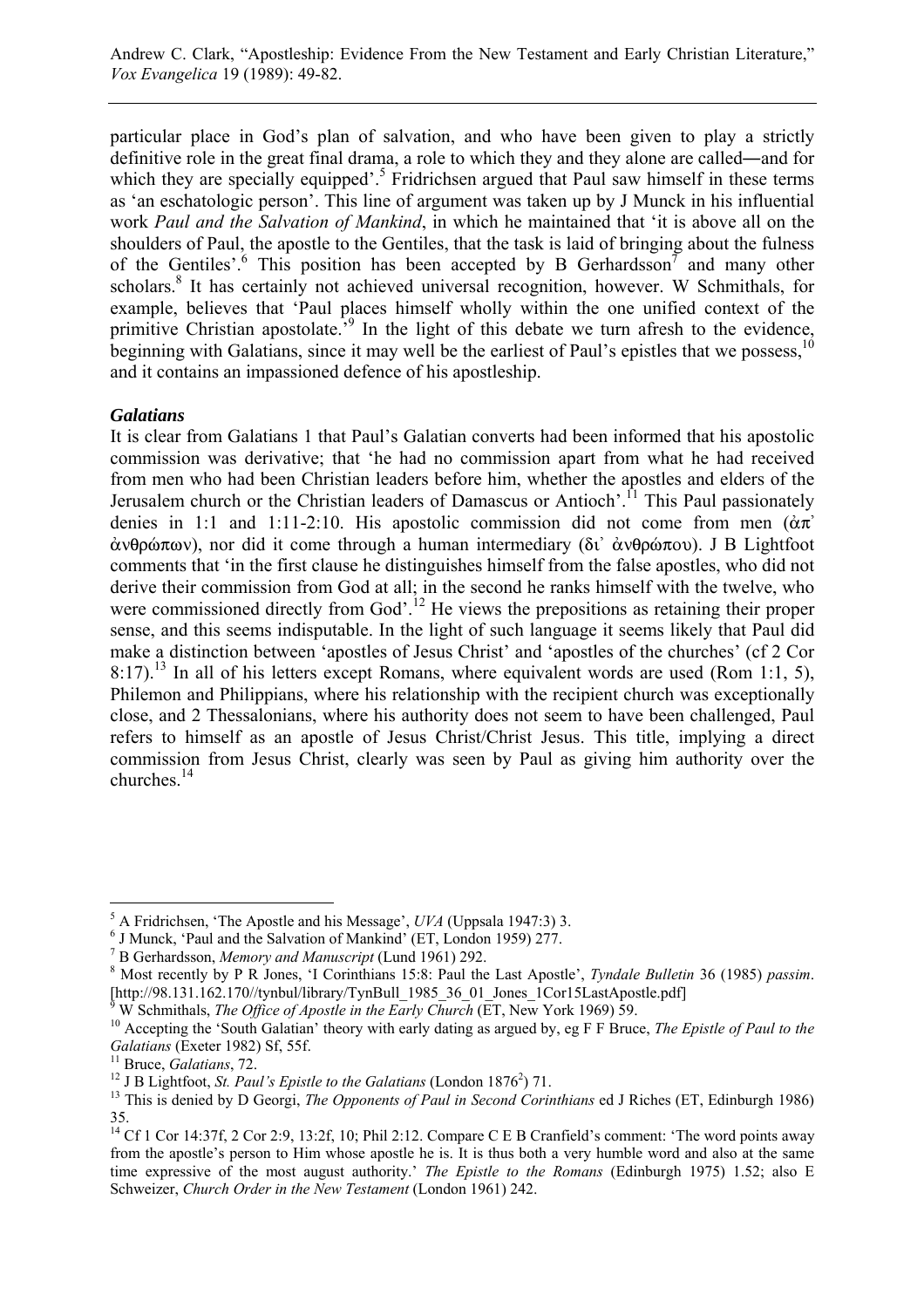In 1:12, 16 Paul speaks of a special revelation<sup>15</sup> of Jesus Christ,<sup>16</sup> a clear reference to his Damascus Road experience (cf 1 Cor 9:1, 15:8; Phil 3:12). Even more significant are Paul's words in 1:15, which are strongly reminiscent of Jeremiah 1:5 and Isaiah 49:1-6. In the latter passage, both in verse 1, where we read in the Septuagint  $\epsilon \kappa$  κοιλίας

 $[p.51]$ 

 $\mu$ mτρός μου έκαλεσεν; and in verse 5 where we read κύριος άπλάσας με έκ κοιλίας δούλον επαυτώ; the ideas of God's election and call from the womb are very similar to Paul's words. J Munck points out that 'these two ideas are, in fact, linked in the text with the call to be a light to the Gentiles, and this fits in well with Paul's next sentence (Gal 1:16):  $\tilde{v} \propto$ eὐαγγελιζωμαι αὐτὸν ἐν τοῖς ἔθνεσιν.<sup>'17</sup> Similarly Jeremiah was appointed as a prophet to the nations ( $\epsilon i \zeta \xi \theta \nu \eta$ ) even before God formed him in the womb  $\epsilon i \zeta \kappa o(\lambda i \alpha)$ . We may compare Paul's application of Isaiah 49:6 to himself and Barnabas in Acts 13:47; Acts 26:12- 18 with its further echoes of Jeremiah 1:7f and Isaiah 42:6f and 61:1 (also 'Ebed Yahweh texts); and Acts 9:15 with its echo of Jeremiah  $1:10^{18}$  In the light of this evidence it seems clear that Paul saw his call as being on a par with that of an Old Testament prophet. Moreover, as F F Bruce comments, 'in Paul's view it was for others to take up the Servant's mission to Israel, but he knew himself called to fulfil that part of the Servant's vocation which involved the spreading of God's saving light among the Gentiles, near and far, as he indicates in the verses which follow'.19

In 1:16ff Paul is at pains to assert his independence of those who were apostles before him. In 1:17  $\pi \rho \delta$   $\dot{\epsilon} \mu \sigma \delta$  is certainly temporal; to whom then does he refer? Walter Schmithals argues that he cannot be referring to, or including in his thought, the twelve, on the grounds that all apostles are missionaries (and we have no record of any missionary work by the twelve except Peter), and that 'elsewhere he does not count the  $\delta \omega \delta \epsilon \kappa \alpha$  among the apostles'.<sup>20</sup> However, Paul's whole argument depends on his independence of those with authority in the church, those who beyond all dispute were apostles of Jesus Christ, and this must certainly mean primarily the twelve. Whether or not Paul regarded James as an apostle will be discussed below.

In 2:2,6a, 9, Paul refers to James, Cephas and John as those reputed to be leaders/pillars. Bruce's verdict that of  $\delta$ οκοῦντες 'carried no insinuation of sarcasm or irony, as though they only *seemed* to be leaders but were not really so<sup>21</sup> is surely to be accepted, in the light of

 $\overline{a}$ <sup>15</sup> S Kim argues that 'Insofar as Paul describes his vision of the risen Christ exalted at the right hand of God in heaven as the ἀποκάλυψις 'Iησοῦ Χριστοῦ, he indicates that his vision, like those in Jewish apocalyptic writings, was of the heavenly reality that will be revealed at the end of time and so it was an anticipation or

prolepsis of the eschatological ἀποκάλυψις of Jesus Christ'. *The Origin of Paul's Gospel* (Tübingen 1981) 73.<br><sup>16</sup> 'Iησοῦ Χριστοῦ should probably be taken as an objective genitive. "'Call" and conversion are regarded as

<sup>&</sup>lt;sup>17</sup> Munck, Paul, 26. είς τὰ ἔθνη and είς τὴν περιτομήν are intended racially and not geographically.<br><sup>18</sup> Details in Munck, Paul, 127f. OT references are of course to the LXX. As regards Acts 26:16-18 and 9:15f

Munck comments that 'it is justifiable to assume that the accounts in Acts go back to Paul, as they show a close connexion with the description in Galatians, not only in the narration of the previous history, but also in the explanatory words'. *Ibid*, 29.<br><sup>19</sup> Bruce, *Galatians*, 92. Best denies that Paul gave his own position eschatological significance in the light of his

reading of the OT, but his arguments are unconvincing. See 'Revelation', JTS 35, 21f.<br><sup>20</sup> Schmithals, *Office*, 82.<br><sup>21</sup> Bruce, Galatians, 109. Pace C K Barrett, 'Paul and the "Pillar" Apostles', in J N Sevenster and W C

<sup>(</sup>eds) *Studia Paulina* (Haarlem 1953) 5f.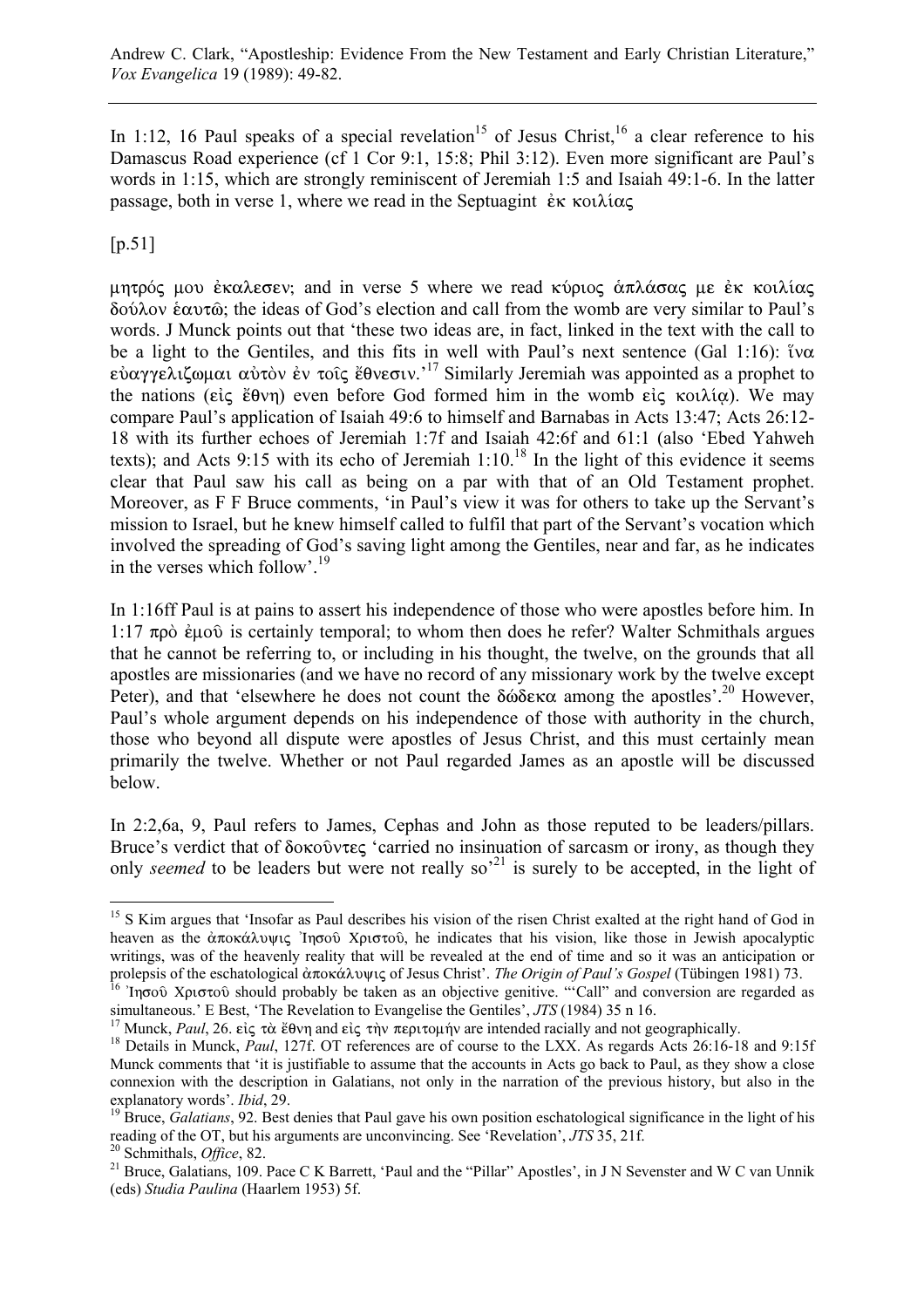Paul's words in verse 2b. 'His commission was not derived from Jerusalem, but it could not be executed effectively except in fellowship with Jerusalem.<sup>22</sup> Moreover, as a former Pharisee, steeped in the scriptures, Paul would certainly see the Holy City as having a fundamental role in God's plan for the last days, as Gerhardsson has argued<sup>23</sup> (compare eg Isa 2:2f, Rom 15:19). Thus an agreement with the leaders of the Jerusalem church was clearly vital to him. The somewhat 'dismissive' tone<sup>24</sup> he uses of them in verse 6 is explained by the fact that some were clearly appealing to their status and prestige to diminish his own.

The agreement which was arrived at (2:7-10) was clearly what Paul had hoped for: 'a remarkable parallel is drawn between Paul's divinely

[p.52]

empowered mission to the Gentiles and Peter to the Jews―a parallel discerned not only by Paul himself but also (it appears) by the "men of repute"<sup>25</sup> The prominent positions given to Peter<sup>26</sup> and Paul as leaders of the respective 'apostleships' is remarkable: note Paul's words 'the grace given to me'27 in verse 9; Barnabas is merely associated with him in his apostleship to the Gentiles.<sup>28</sup> Fridrichsen's comment is thought provoking:

'Obviously Paul pictures to himself the eschatological situation of the world in this way: in this world, soon disappearing, the centre is Jerusalem with the primitive community and the twelve, surrounded by the mission field divided between two apostolates: one sent by the Lord to the circumcised, the other to the Gentiles. Peter, and Paul himself, are the chosen bearers of the gospel, flanking the portals of the world to come.<sup>29</sup>

# *Romans*

The evidence of Romans confirms the impression gained from Galatians. In 1:5, 13f it becomes clear that Paul sees himself as an apostle as having responsibility for all the Gentiles, even for those Gentile churches that he did not personally plant (cf Col 2:1). Ernst Käsemann speaks of the 'tremendous claim' of verse 5, where 'stress falls on  $\dot{\epsilon}v \pi \hat{\alpha} \sigma \omega$ , which indicates the cosmic scope' of his commission. He sees Paul's problem as being that 'the authority

 $22$  Galatians, 111.

<sup>&</sup>lt;sup>23</sup> Gerhardsson, *Memory*, 274ff: 'He too (ie as well as Luke) recognised the principle that the Word of God would proceed from Jerusalem in the last days. He too accepted the twelve Apostles and the first Christian congregation as guardians of that logos which proceeded from Jerusalem.' cf J Jeremias, *Jesus' Promise to the* 

<sup>&</sup>lt;sup>24</sup> Cf J D G Dunn, *Unity and Diversity in the New Testament* (London 1977) 408 n 49.<br><sup>25</sup> Bruce, *Galatians*, 119.<br><sup>26</sup> Space precludes a discussion of why Paul uses 'Peter' rather than his usual 'Cephas' in 2:7f; H D Be

<sup>&</sup>lt;sup>27</sup> Clearly the 'grace' of apostleship is in view (cf Rom 1:5, which should be read as a hendiadys). Kim comments that 'Paul never connects  $\chi \acute{\alpha}$  as directly with the office of another Christian as with his own apostolic office', *Origin*, 292.

apostolic office', *Origin*, 292. 28 Richard Bauckman in 'Barnabas in Galatians', *JSNT* 2 (1979) convincingly argues that 'Paul's language reflects his recent disappointment over Barnabas' behaviour in the crisis at Antioch (Gal 2:13)', 61; 'Paul's response to this crisis involved an intensification of his apostolic consciousness', 67; 'The agreement was not a commissioning but an agreement between equals. Barnabas is excluded from these claims', 66.<br><sup>29</sup> Fridrichsen, 'Apostle', *UVA* (1947:3) 6. Barrett suggests that originally the term  $\sigma \tau \hat{\omega} \lambda \omega$  as applied to James,

Cephas and John in Gal 2:9 was'strictly eschatological' in meaning, marking them out as 'the basis' of the new people of God. Paul', *Studia Paulina*, 15ff. If Barrett is correct, Paul sees himself as sharing this eschatological role.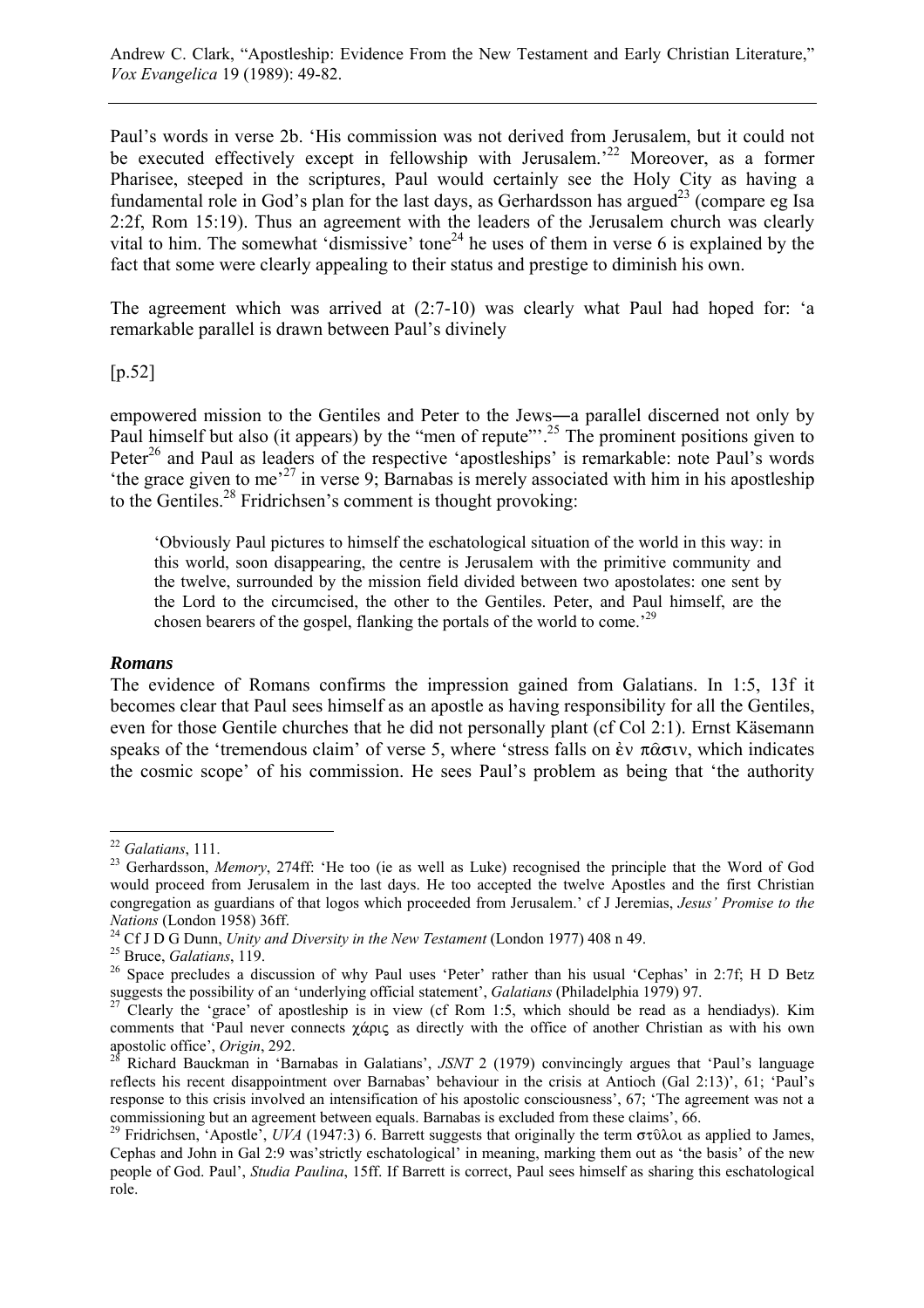which he asserts does not accord with what is conceded to him in fact,  $30^{\circ}$  and hence his careful language in 1:11f. In verse 14 it is clearly his special apostolic obligation that is in view, and equally clear that it embraces the whole Gentile world.

Paul's awareness of his apostleship to the Gentiles comes out clearly in 11:13 in his words  $\epsilon$  iµ  $\epsilon$   $\gamma$   $\omega$   $\epsilon$   $\theta$   $\omega$   $\omega$   $\alpha$   $\alpha$   $\alpha$   $\alpha$ . E Best comments that 'the absence of the articles in the phrase does not necessarily imply that Paul is suggesting he is *an* apostle (minister). The context alone can decide the meaning', $31$  and in this case it clearly supports the restricted meaning 'the apostle'. Käsemann comments that Paul 'magnifies his ministry when, as in v.12, he speaks of the fullness for the world which is connected with it. There were before and alongside him other missionaries to the Gentiles who also called themselves apostles (2 Cor 11:13). But their commission did not have the universal scope of the task in virtue of which Paul calls himself the "apostle to the Gentiles".<sup>32</sup> Paul's role as 'apostle to the Gentiles' will, according to Romans 9-11, result not only in their salvation, but in that of 'all Israel' (11:26, cf 14).<sup>33</sup> 'Nowhere is the apostle's unbounded sense of mission more apparent and nowhere is it more evident that apocalyptic is the driving force in Paul's theology and practice.... Paul is not content to be merely an apostle to the Gentile world. He has obviously learned from Deuteronomy 32:21 that God will convert his people by provoking

 $[p.53]$ 

it to jealousy of Gentile-Christians'. Hence it is 'that the apostle is trying with almost impossible speed to traverse the whole world in order to spread the "riches of the Gentiles"<sup>34</sup>

In the light of this evidence it seems likely that when Paul speaks of  $\hat{\eta}$  προσφορά τῶν έθνῶν in Romans 15:16, the reference is not to the self-offering of Christians which the apostle brings about, but rather the Gentile church as such. 'The notion is apocalyptic and corresponds to 11:11ff.<sup>35</sup> J Knox correctly affirms that Paul 'clearly ascribed to his apostleship a special, perhaps even a unique character'. He suggests that Paul 'may well have believed that on him particularly God had laid the responsibility of *defending* the preaching to the gentiles, of establishing and protecting the right of the gentiles to the gospel'.<sup>36</sup>

# *1 Corinthians*

 $\overline{a}$ 

In 1 Corinthians 3:10 Paul speaks of himself as 'laying a foundation' as a wise master-builder. Earlier in verse 6 he speaks of himself as 'planting'. Peter Jones has pointed out that in the Old Testament both of these expressions are used of God's creation of the world (Isa 51:16, Prov 3:19) and of the people (Isa 5:7, 14:32, 28:16). Moreover these notions both have an eschatological aspect. In the New Covenant passages (Jer 31:27-28 and Ezek 36:36) God says that he will watch over his people to build and to plant. The Qumran Community, which

<sup>&</sup>lt;sup>30</sup> E Käsemann, *Commentary on Romans* (ET, London 1964) 15, 19f.<br><sup>31</sup> Best, 'Revelation', *JTS* (1984) 19. He quotes in support J M Moulton and N Turner, *A Grammar of New Testament Greek*, 3.179f, and gives similar examples as 1 Cor 12:27, 3:9, 16; Rom 1:20, 2:5; Phil 2:16, 4:3; 1 Thess 5:8.<br><sup>32</sup> Käsemann, *Romans*, 306.

<sup>&</sup>lt;sup>33</sup> Cf J Munck, *Christ and Israel* (Philadelphia 1967) *passim*.<br><sup>34</sup> Käsemann, *Romans*, 306.<br><sup>35</sup> *Ibid*, 393. Cf Best, 'Revelation', *JTS* 35, 19. J Knox comments that 'it occurred to Paul to describe the territory already evangelised in Palestine, Syria, Asia Minor and Greece in circular terms because he is thinking of the whole evangelistic enterprise to which he is committed as lying within the circle of the nations around the Mediterranean Sea'. 'Romans 15:14-33 and Paul's Conception of his Apostolic Ministry', *JBL* 83 (1964) 11. <sup>36</sup> Knox, *art cit*, 5f. The latter point comes out in Gal 2 rather than in Rom 15.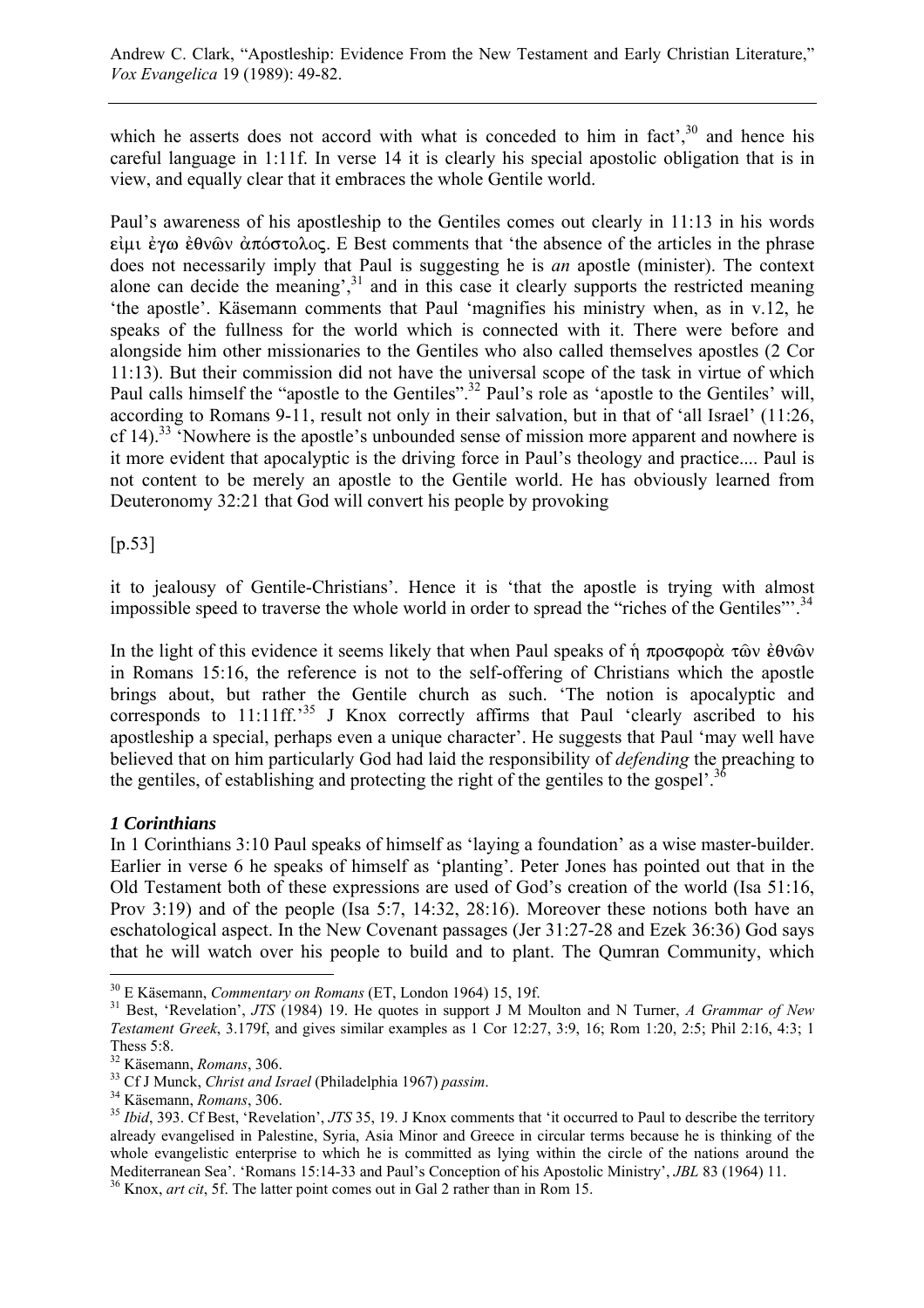believed itself to be the community of the New Covenant, is also described as 'a foundation to the Building of Holiness, an eternal plantation' (1QS 11:8). Jones argues that 'on the basis of this Old Testament and Jewish background the statements of Paul in 1 Cor 3 about his apostolic task would indicate that he is claiming more than simply the honor of being the first missionary at Corinth, $37$  or a successful church-planter, as we moderns understand that term. Rather Paul is affirming his eschatological role in establishing the terms and content of the New Covenant'.<sup>38</sup> This position is supported by Paul's explicit references to himself as a minister of the New Covenant in 2 Corinthians 3:5, and a further description of this New Covenant ministry in 2 Corinthians 16:10 with terms taken directly from the New Covenant prophecy referred to above (Jer  $31:28$ ).<sup>39</sup>

An eschatological note may also be seen in Paul's reference to 'us apostles', put on display by God 'as last in the show'<sup>40</sup> in 1 Corinthians 4:9. It seems likely that in speaking of the apostles as 'a spectacle to the whole world, angels and men alike', Paul is not merely using a vivid figure of speech but underlining that eschatological struggle characterises true apostolic ministry (cf 2 Cor 4:12,  $11:29<sup>41</sup>$  Gal 4:19, Col 1:24). The eschatological concept of 'the birthpangs of the Messiah' is clearly relevant here.

Finally, in regard to Paul's record of the resurrection appearances in 1 Corinthians 15:3-11, an eschatological element is clearly seen in his

[p.54]

 $\overline{a}$ 

words, δε πάντων ώστερει τῷ ἐκτρώματι<sup>42</sup> ὤφθη κἀμοί, in verse 8. This verse must first be placed in its setting.43 Verses 3b-5 are almost uniformly regarded as comprising traditional material. Ralph Martin speaks of

'certain tell-tale marks of the passage' which 'stamp it as a credal formulary: i) the fourfold repeated "that" (hoti) introduces each line of the creed (vv 3,4,5); ii) the vocabulary is unusual, containing rare words... and expressions that Paul never uses elsewhere...; iii) the parallelism of the lines; iv) the dependence on Isaiah 53, which in other places betokens the presence of quoted material (eg Rom 4:24f); and v) the emphatic preface of verse 3, which indicates that Paul is drawing on precomposed tradition and utilising it as part of his appeal to accepted apostolic belief  $(v.11)$ .<sup>44</sup>

As regards verses 6ff, Bruce's verdict that 'Paul adds further information about resurrection appearances, culled from various sources, to what he has ascertained during those fifteen days

 $37$  P R Jones, in 'The Apostle Paul: Second Moses to the New Covenant Community' in J W Montgomery (ed), *God's Inerrant Word* (Minneapolis 1974) 235 n 18, notes that C K Barrett denies this in *A Commentary on the First Epistle to the Corinthians* (London 1973) 87. He argues that 'Barrett must admit that the Corinthians are not the foundation, but if this is the case, then Paul's claim as foundation-layer must be seen in other than missionary/evangelist terms'.<br><sup>38</sup> Jones, 'Paul', in Montgomery, God's Inerrant Word, 221.

<sup>&</sup>lt;sup>39</sup> He speaks of his authority ( $\epsilon \xi$ ουσία) for building (εἰς οἰκοδομήν) and not for destroying (εἰς καθαίρεσιν).<br><sup>40</sup> The translation is that of Barrett, *First Corinthians*, 109. *Pace*, eg F W Grosheide, *Commentary* 

*Epistic to the Corinthians* (London 1953) 106 n 12.<br><sup>41</sup> Cf M L Barré, 'Paul as "Eschatological Person"', *CBQ* 37 (1975) 517f, who sees the verse as summarising and climaxing the whole trials list, and referring to Paul'

<sup>&</sup>lt;sup>42</sup> Understandings of ἔκτρωμα are too numerous to name: cf H Conzelmann, *I Corinthians* (Philadelphia 1975) 259, nn 95, 97, 98.

<sup>43</sup> For this pericope, see also P Winter, '1 Cor. 15:3b-7', *Nov Test* 2 (1958) 145f. 44 R P Martin, *The Spirit and the Congregation* (Eerdmans 1984) 97f.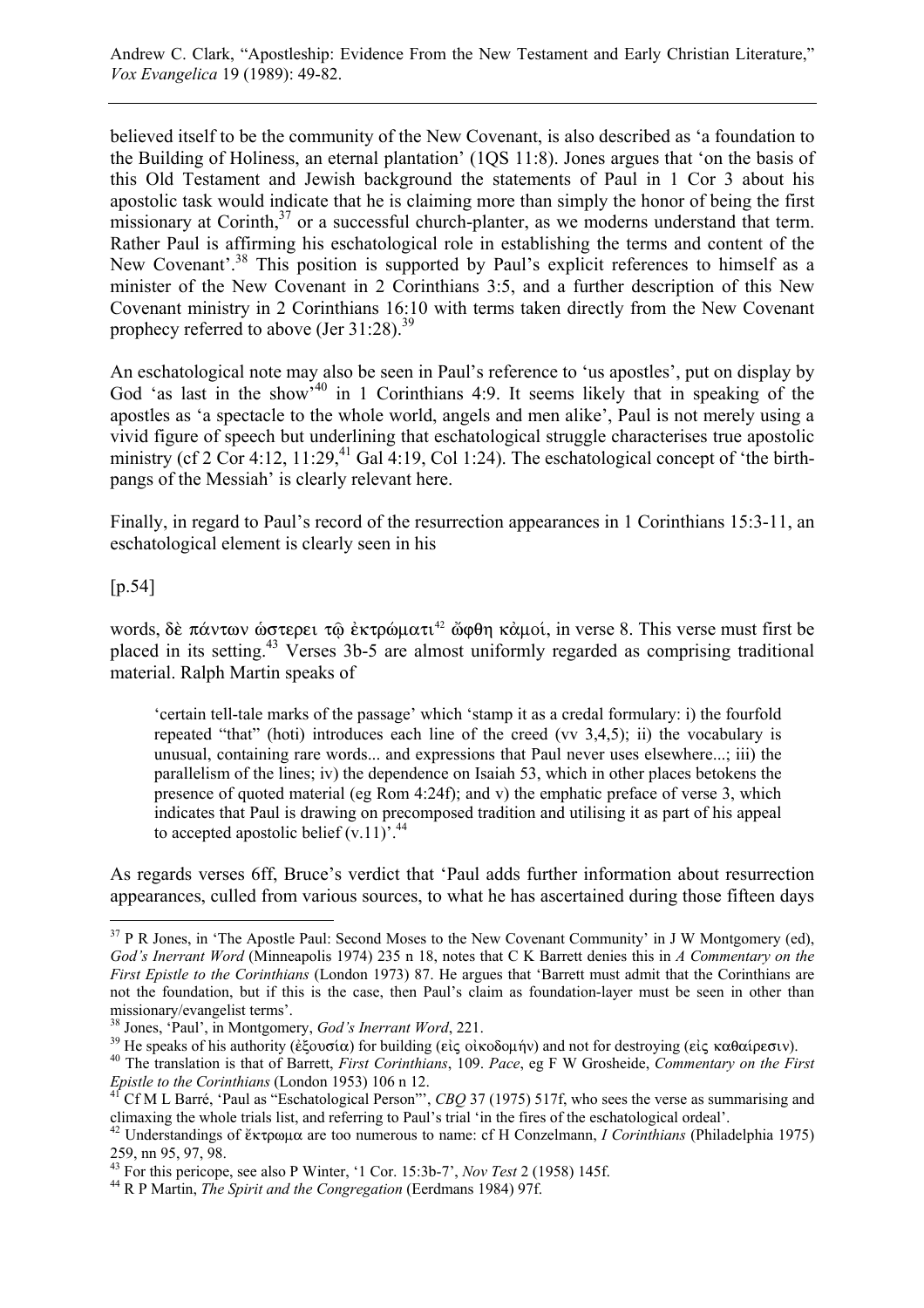in Jerusalem'45 would seem to be unexceptionable. Verse 6 seems clearly to include Pauline additions. For our purposes, it is the sequence  $\epsilon \hat{i} \tau \alpha$  (v 5)...  $\check{\epsilon} \pi \epsilon \tau \alpha$  (v 6)...  $\check{\epsilon} \pi \epsilon \tau \alpha$  (v 7)...  $\epsilon \hat{i} \tau \alpha$ (v 7)...  $\zeta \sigma \chi \alpha \tau \omega$  (v 8) that is crucial. As Ernest Best comments, 'within the sequence then, then, then,  $\zeta \sigma \chi \alpha \tau$  can only imply that there will never be another appearance of the risen Christ to anyone'.46 Paul clearly regards his Damascus Road experience as being of the same order as the appearances he has just listed. Bruce wisely remarks that 'if Paul uses the same languages of his own experience as of the appearances to Peter and the others, it is to suggest not that their experience was as "visionary" as his, but that his was as objective as theirs'.<sup>4</sup>

The objectives of Paul's listing of the resurrection appearances would seem to be twofold.<sup>48</sup> First, they show the lines of continuity between the witnesses to the resurrection, so that their testimony is seen to comprise a unity―a fact used by Paul as a basis for his assertion in verse 11, 'whether I or they'. Second, the climax of the list in verse  $8$  ( $\kappa \dot{\alpha} \mu$ oi is in an emphatic position) serves to link the resurrection appearance with Paul's apostleship. It should be carefully noted that Paul has ordered the list in such a way that the immediate antecedent of  $\zeta$ ατον δε πάντων is άποστόλοις πάσιν in verse 7. Paul is clearly indicating that his apostleship is as valid as that of Peter, James and the rest because based on identical grounds.

It is necessary, therefore, to challenge the views of J M Schutz, who argues in his book Paul and the *Anatomy of Apostolic Authority* that 'Paul goes to the question of authority, not to the question of legitimacy'.<sup>49</sup> On the contrary, legitimacy is central to his argument here. The echatological aspect is also clearly present, and has been

[p.55]

brilliantly brought out by Peter Jones. Jones argues that in this passage 'Paul is making a definite, unambiguous and theological claim to be the final apostle'.<sup>50</sup> Against those who argue that Paul is merely putting himself in the last place as unworthy of the name apostle because he has persecuted the church, Jones argues that ' $\zeta \sigma \chi \alpha \tau o \varsigma$  is principal, not circumstantial... Paul uses the term  $\zeta \propto \frac{\zeta}{\zeta \chi}$  but six times, of which five occur in 1 Corinthians and four in the 15th chapter  $(4.9, 15.8, 26, 45, 52, 2$  Tim  $3.1)$ ... The other occurrences in 1 Corinthians... refer to final, definitive events in the history of redemption, indicating we ought to expect as much of the  $\zeta \propto \frac{1}{50}$  of v 8.<sup>51</sup> He suggests that there is an implicit comparison with Peter, the first mentioned in the list (cf Matt 10:2  $\delta$   $\pi \rho \hat{\omega} \tau \circ c$ ) and argues that Paul has the two apostolates, to Israel and to the Gentiles, at the back of his mind. This is suggested by the language of verse 10, où kevn and  $\epsilon$  ko $\pi$  i $\alpha$  or, which constitutes a direct allusion to Isaiah 49:4, part of the Servant-Song in which the two 'missions', to Israel and to the Gentiles, are clearly distinguished. Jones argues that 'this Isaianic eschatology clearly stands behind... Paul's view of apostolic history'.52

 $\overline{a}$ 

<sup>&</sup>lt;sup>45</sup> F F Bruce, *1 and 2 Corinthians* (London 1971) 141.<br>
<sup>46</sup> Best, 'Revelation', *JTS* (1984) 20.<br>
<sup>47</sup> Bruce, *1 and 2 Corinthians*, 142.<br>
<sup>48</sup> Cf Martin, *Spirit*, 98f.<br>
<sup>49</sup> J M Schitz, *Paul and the Anatomy of Apost*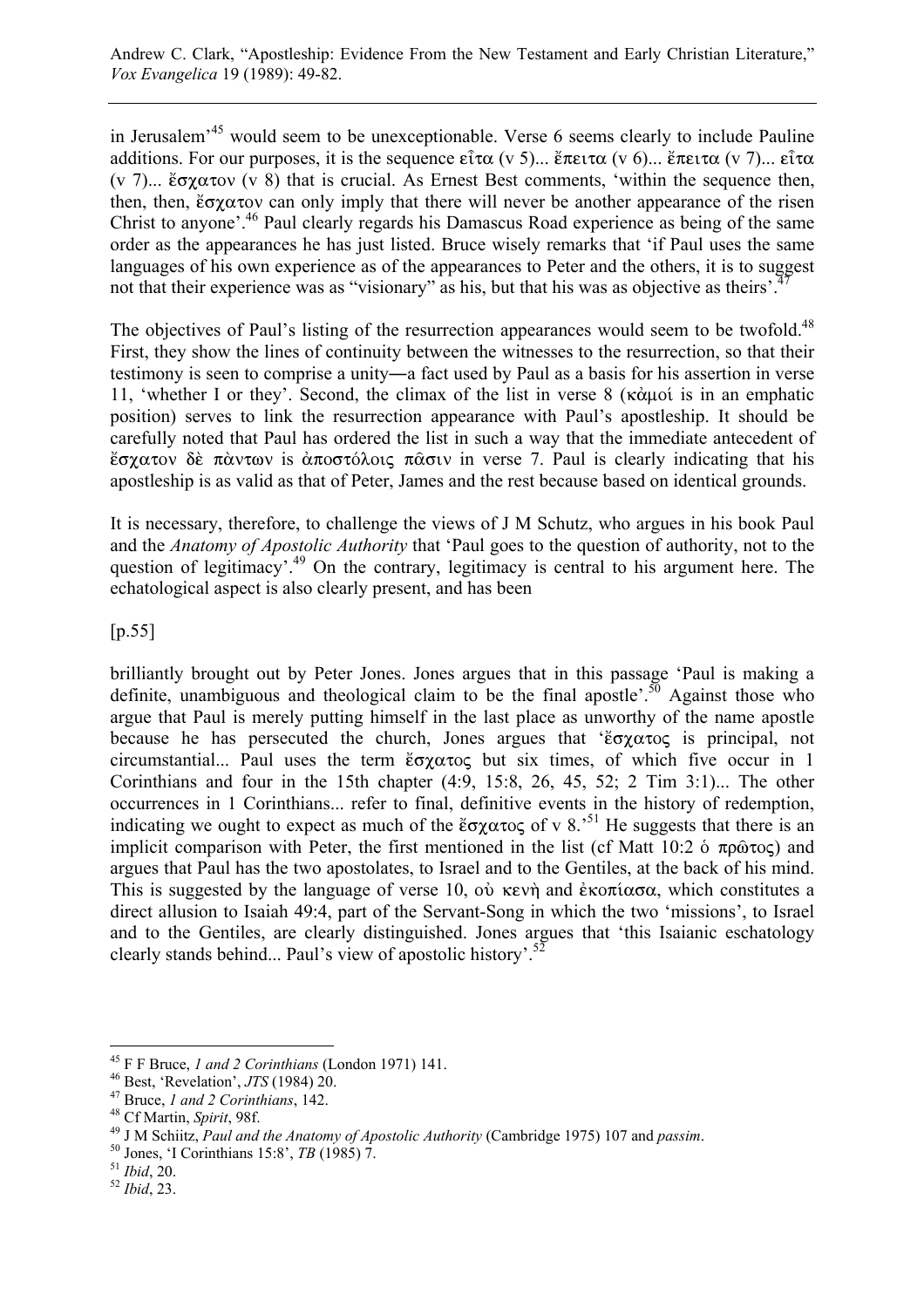Andrew C. Clark, "Apostleship: Evidence From the New Testament and Early Christian Literature," *Vox Evangelica* 19 (1989): 49-82.

# *2 Corinthians*

In 2 Corinthians 2:14-7:4 Paul defends his apostolic claims and outlines his understanding of the apostolic ministry. Space precludes a proper study of these chapters, but a few points may be made. Paul sees himself and his colleagues as 'commissioned by God' (2:17), 'ambassadors for Christ' (5:20), 'ministers of a new covenant' (3:6). The echatological significance of God's work seen in 'our gospels' (2 Cor 4:3) is brought out by Fridrichsen. 'What a work it is! Paul puts it on a par with the creation of light in the beginning.<sup>53</sup> He cannot find a stronger expression for his conviction that he has received a revelation of unique importance and of cosmic scope, a knowledge which is a main element in the development of the echatological situation.<sup>54</sup> The apostolic ministry is clearly seen to involve intense suffering (4:7-18; 6:3-10), a necessary prelude to the eternal glory which lies ahead (4:17).

Jones has argued that in 2 Corinthians 3 Paul not only compares himself with Moses, but also claims the ministry of the second Moses, a ministry characterized by eschatological glory. In the light of the expectation in apocalyptic Judaism of the appearance in the last days of a prophet like Moses,<sup>55</sup> seen especially in the portrayal in the Qumran Scrolls of the Teacher of Righteousness as a second Moses,<sup>56</sup> he argues that Paul consciously assumes the role of the second Moses. Since, however, 'Paul only once expressly compares himself with Moses and never explicitly uses the terms "second Moses" or "prophet like Moses" 1,<sup>57</sup> it would be unwise to base too much on this possibility. The comparison with Moses is undeniable, however, and is certainly remarkable. 'The greatest man in the history of Israel is put beneath the

[p.56]

travelling tentmaker.'58 As Jones comments, 'this is not to imply some ontological superiority in Paul himself, only the superiority of the office and mission to which in grace he is called'.<sup>59</sup>

2 Corinthians 10-13 will be considered below. Reference may briefly be made, however, to Paul's clear conception of his apostolic authority (10:8, 13:2, 10). He is a true apostle of Christ, in contrast to the false apostles (11:13), a claim substantiated both by his signs and wonders (12:12) and by his weaknesses and sufferings (11:21ff). The essence of his apostolic task is to preach the gospel in virgin territory  $(10:14-16)$ ; cf Rom  $15:20$ .<sup>60</sup>

*Summary* 

 $\overline{a}$ 53 2 Cor 4:6.

<sup>54</sup> Fridrichsen, 'Apostle', *UVA* (1947:3) 16. 55 Cf Deut 18:15ff.

<sup>&</sup>lt;sup>56</sup> Especially in the Damascus Document (CD) the Testimonia (4Q Test) and the Hodayoth (1QH). See P R Jones, *The Apostle Paul: a Second Moses according to 11 Corinthians 2:14-4:7* (Princeton Theological Seminary, PhD dissertation 1973) 187ff. Jones go so far as to state that 'it is the Teacher of Righteousness, the second Moses of Qumran who provides the essential model for Paul's apostolate'. *Ibid*, 376. This is certainly overstated.<br><sup>57</sup> *Ibid*, 375.

<sup>&</sup>lt;sup>58</sup> Munck, *Paul*, 100f.<br><sup>59</sup> Jones, 'Paul', in Montgomery, *God's Inerrant Word*, 233.<br><sup>60</sup> For a more detailed analysis of Paul's apostleship in 1 and 2 Corinthians, see C Kruse, *New Testament Foundations of Ministry* (London 1983) 106-114.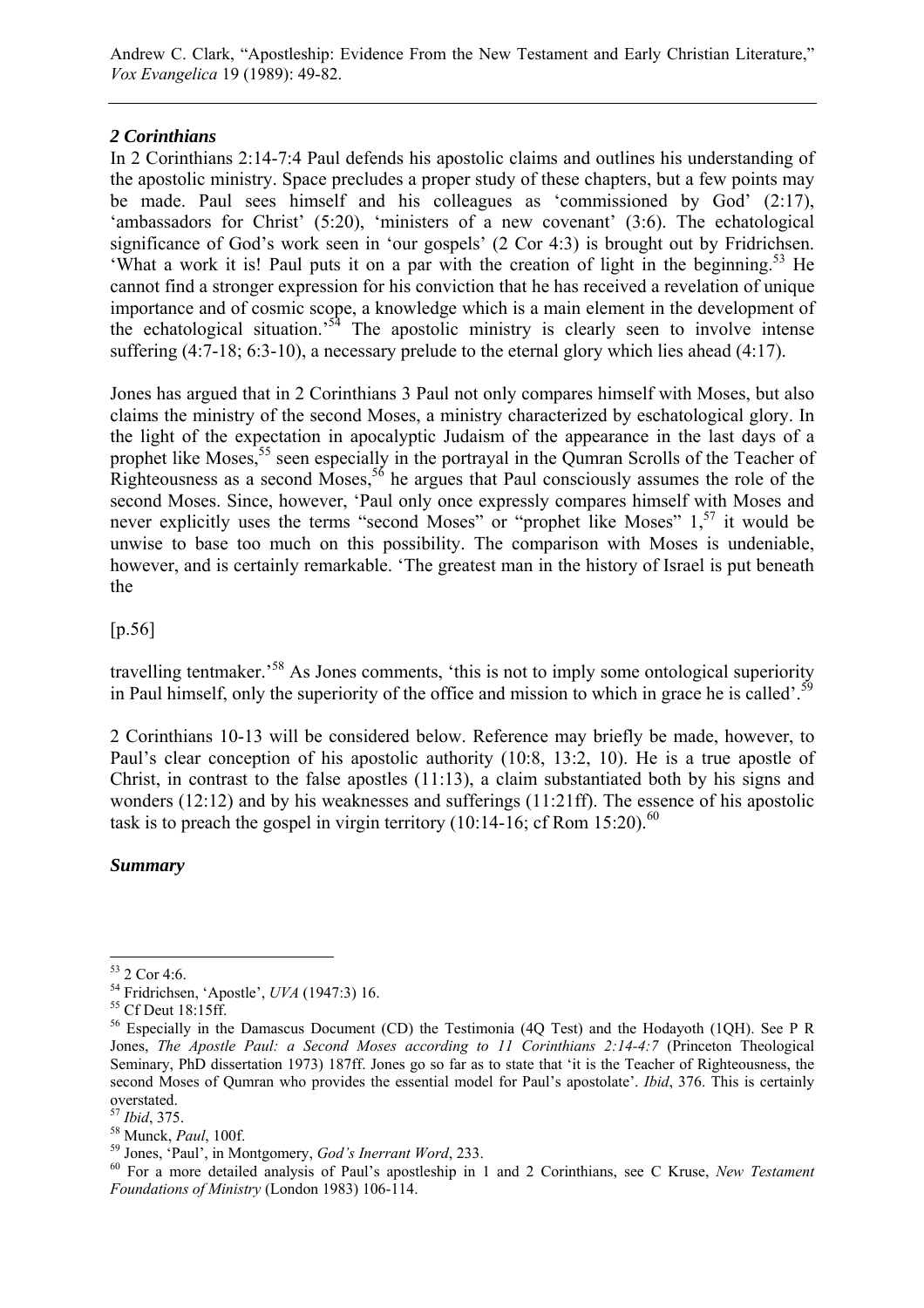It has become clear that Paul saw himself not only as an 'apostle of Christ', of equal standing with the twelve and James; but also as 'the apostle of the Gentiles', $61$  with a responsibility to reach them with the gospel and ground them in the faith. This task had eschatological significance.

### **Paul's recognition of other apostles**

Whom else did Paul recognise as valid apostles? Did he use the word in different senses? By what criteria did he recognise apostles? To these questions we now turn. As we do so, it will prove helpful to bear in mind the statements of Schmithals, that 'Paul knows only of a single apostolic circle, which means that early Christianity possessed only one apostolate<sup> $62$ </sup> and of J Andrew Kirk, who believes that 'the New Testament writers in fact present only one view of apostleship, in different forms according to different circumstances'.63 Are these statements true? We begin with a consideration of those who have a claim to be named as apostles by Paul. Of these, Barnabas, Silas and Apollos are regarded by E E Ellis as occupying a distinctive position: 'None of these persons, at least in Paul's letters, is presented as being under Paul's authority, and it may be significant that all of them are termed apostles.<sup>64</sup>

# *Barnabas*

We have already seen that according to Galatians 2:9 Barnabas as well as Paul was given the right hand of fellowship by the 'pillars' of the Jerusalem church, with a view to going 'to the nations'. From 1 Corinthians 9:1-6 it seems clear that Paul was happy to give the title 'apostle' to Barnabas. In verses If, he speaks of his having seen Jesus (surely a reference to his Damascus Road experience) and of his church-planting work in Corinth as marks of his apostleship. In verse 5 he mentions 'the other apostles', who together with the brothers of the Lord and Cephas are accompanied by 'a sister as wife'<sup>65</sup> on their travels. It is in this

# [p.57]

 $\overline{a}$ 

context of apostleship that he mentions Barnabas in verse 6 as one who, like himself, worked for a living during his travels. The reference to Barnabas is important insofar as the evidence suggests that they had not worked together for some time (cf Acts  $15:39$ ).<sup>66</sup> Clearly Barnabas was continuing to pursue his apostolic calling.<sup>67</sup> B Holmberg surmises that 'the reference to Barnabas, a person known and respected in Jerusalem, Antioch and also in the Pauline churches, is not made merely to gain esteem by association, but above all in order to connect

<sup>&</sup>lt;sup>61</sup> Cf also 2 Tim 4:17, which according to Best is a particularly 'clear expression of the uniqueness of Paul's Gentile apostolate'. The phrase  $\pi \& \nu \alpha \times \hat{\alpha} \& \theta \vee \eta$  should be understood in the sense that all are 'representatively present in Rome', 'Revelation', *JTS* (1984) 26. Space forbids a discussion of Eph 3:2-13. On Paul's role according to this passage see C C Caragounis, *The Ephesian Mysterion* (Lund 1977) 142f.<br>
<sup>62</sup> Schmithals, *Office*, 88.<br>
<sup>63</sup> J A Kirk, 'Apostleship since Rengstorf', *NTS* 21 (1974/5) 261.<br>
<sup>64</sup> E Earle Ellis, 'Paul and

<sup>61</sup>f.

<sup>&</sup>lt;sup>65</sup> Probably to be interpreted as 'a believing wife'.

<sup>&</sup>lt;sup>66</sup> Barrett's conjecture that 1 Cor 9:6 is 'evidence that he (ie Barnabas) rejoined the Pauline mission' is unfounded (I Corinthians, 204). If he had done so, there would surely have been other references to him in the Pauline corpus; (though cf Col 4:10).

 $67$  Barnabas is also called an apostle by Clement of Alexandria (Strom II 6:31; in 7.35 he is called an apostle and numbered among the seventy disciples). Lightfoot believed that 'the apostleship of Barnabas is beyond question', *Galatians*, 96.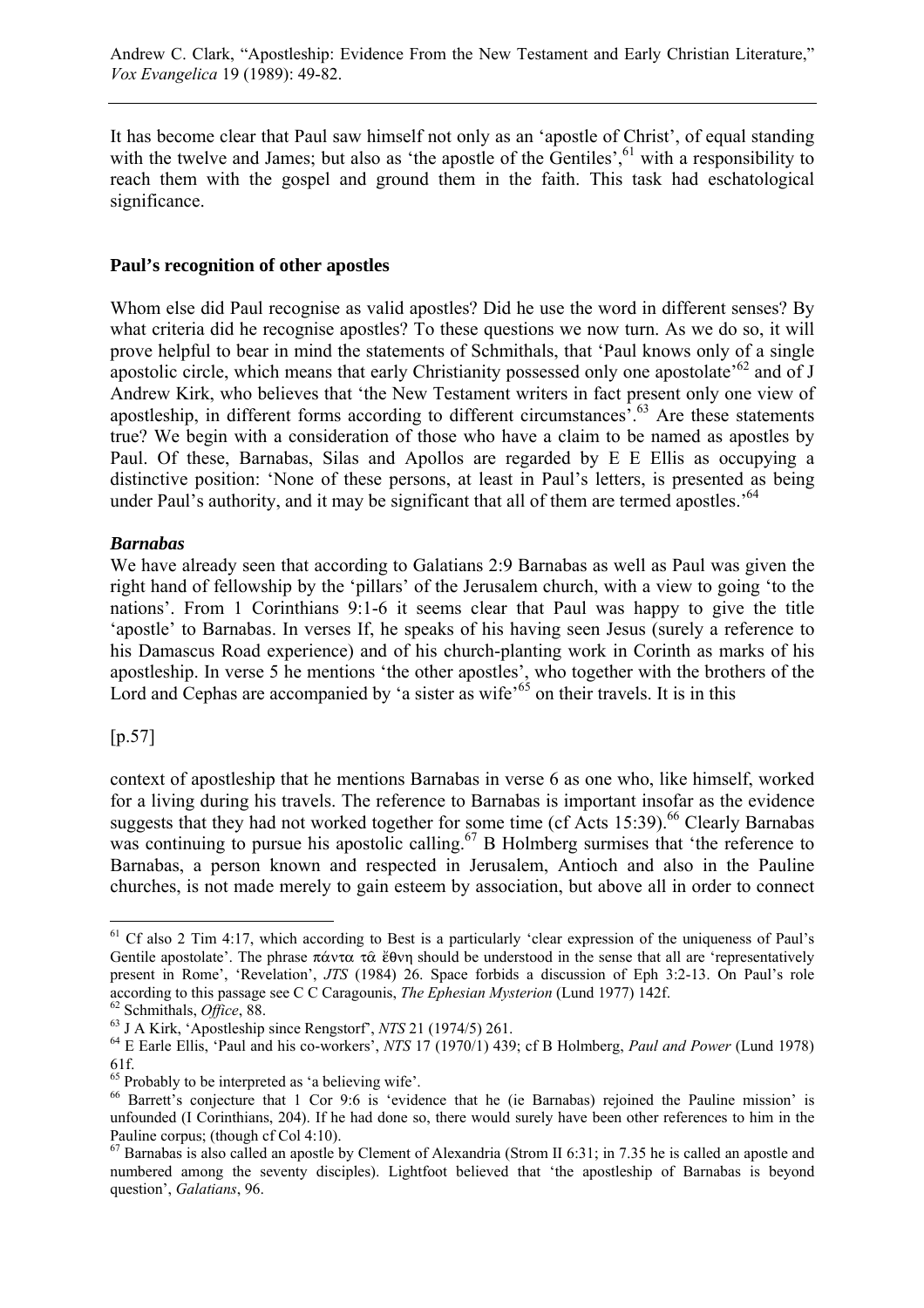Paul's abstention from his rights with a practice common to all apostles to the Gentiles'.<sup>68</sup> This is by no means certain.

### *Silvanus/Silas*

Silvanus is mentioned by Paul together with Timothy in 2 Corinthians 1:19, and in the superscriptions of 1 and 2 Thessalonians. It is clear from these verses that Silvanus had preached to the Thessalonians and to the Corinthians in company with Paul. (There is common agreement that he is to be identified with the Silas of Acts 15-18.) He is always mentioned before Timothy, and thus would seem to be of superior status to him (cf Acts 15:22, 32). In 1 Thessalonians 2:7 Paul writes that 'we might have made demands as apostles of Christ'. The question arises as to whether or not he regarded Silvanus and Timothy as apostles of Christ. E M Askwith argues that 'there is a very good case for interpreting "we", when it occurs in the Pauline Epistles, as a proper plural'.<sup>69</sup> W F Lofthouse agrees with this,<sup>70</sup> but points out that in l Thessalonians 'he speaks of the trio as he could hardly have spoken of himself without ostentation.... There is nothing self-assertive, nothing that does not suit the little band of evangelists as a whole.<sup>71</sup> Bruce translates  $\alpha \pi \omega \sigma \tau \omega \omega$  in 1 Thessalonians 2:7 as 'messengers', believing that 'the word is used in a rather general sense: Paul associates his companions with his apostolic ministry—in which indeed they shared'.<sup>72</sup> Best persuasively argues that 'at this stage on the second journey he may not have formulated fully his own position as an apostle as he did later in 1 Cor 9:1, 15:5ff, 2 Cor 10:13, and therefore may have been able to consider Silas and Timothy as apostles alongside himself<sup>73</sup>. The doubt concerning whether Paul later saw Silas and Timothy as full 'apostles of Christ' emerges, as J B Lightfoot argued long ago,<sup>74</sup> because Paul clearly distinguishes between himself as an 'apostle' and Timothy as a 'brother' in 2 Corinthians 1:1; Colossians 1:1. Elsewhere, where Paul links Timothy's name with his own, he drops the title of 'apostle' eg Philippians 1:1 'Paul and Timothy, servants of Jesus Christ'. F F Bruce argues that the term 'apostle' 'can scarcely be stretched to include Timothy, his own "son in the faith" (1 Tim 1:2), whatever may be said of Silvanus'.75 As regards Silvanus, it must be said that there is no evidence that he worked as an apostle independently. It is possible that

# [p.58]

he eventually became the co-worker of Peter and cooperated in the writing of 1 Peter,<sup>76</sup> but his identification with the Silvanus of 1 Peter 5:12 must remain uncertain.

# *Apollos*

In 1 Corinthians 4:9, as we have seen, Paul speaks of 'us apostles'. It is possible to argue that Paul has Apollos in view, in the light of the reference to him in 4:6 and in 3:4ff, 22. This, however, seems unlikely. A study of the whole context, especially verses 14ff, shows that 'he

<sup>&</sup>lt;sup>68</sup> Holmberg, Paul, 65.

<sup>&</sup>lt;sup>69</sup> E H Askwith, "'I" and "We" in the Thessalonian Epistles', *Expositor* 8 (1911) 153.<br><sup>70</sup> W F Lofthouse, "'I" and "We" in the Pauline Epistles', *BT* 6 (1955) 80: 'It would appear that in Paul's use of the singular and plural there is neither caprice nor carelessness. When he says "I" he means "I".'71<br>
<sup>71</sup> *Ibid*, 74.<br>
<sup>72</sup> F F Bruce, *1 and 2 Thessalonians* (Waco 1982) 31.<br>
<sup>73</sup> E Best, *1 and 2 Thessalonians*, 100.<br>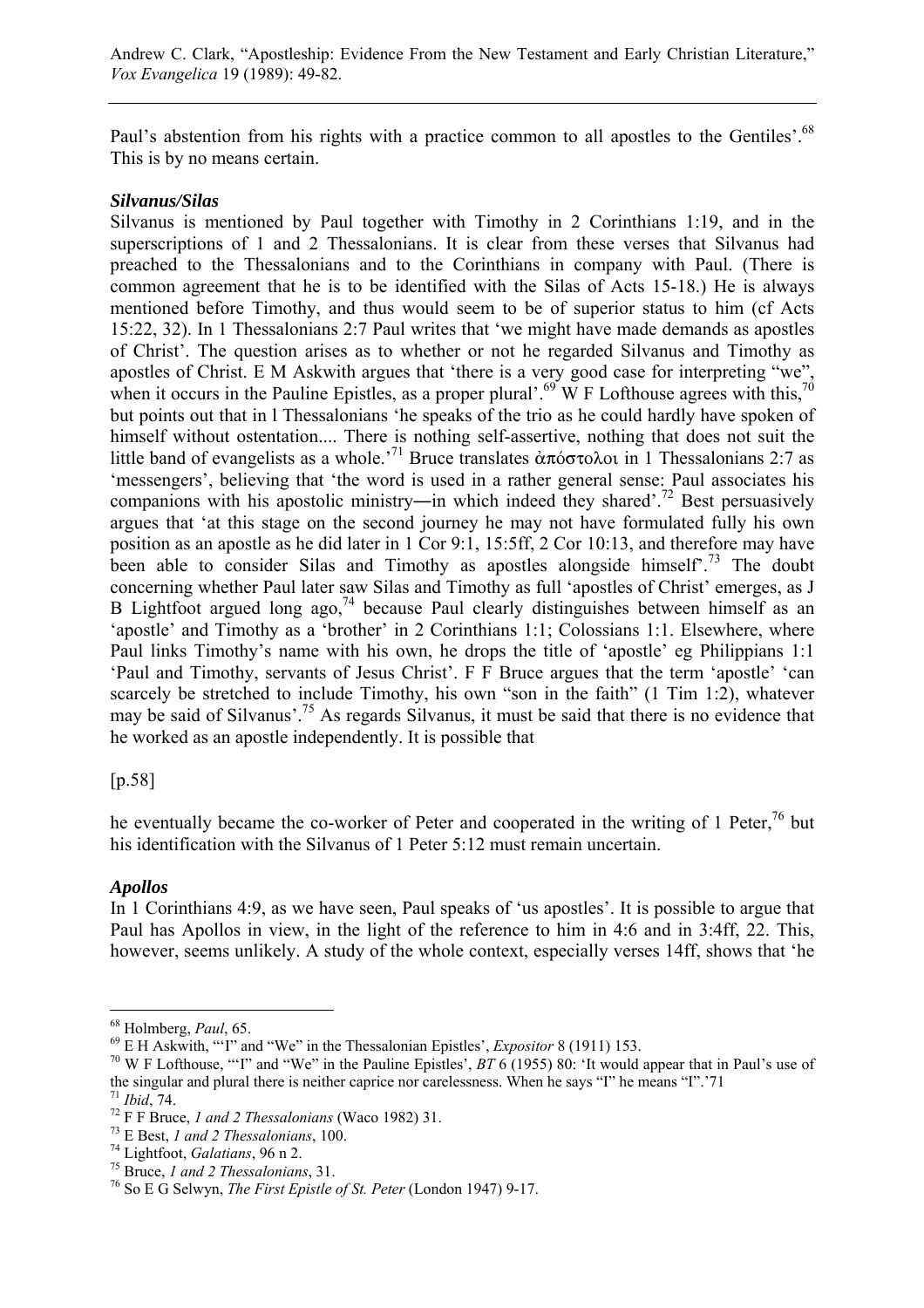Andrew C. Clark, "Apostleship: Evidence From the New Testament and Early Christian Literature," *Vox Evangelica* 19 (1989): 49-82.

is thinking specially of his own position'.<sup>77</sup> There is no evidence that Apollos experienced any of the suffering referred to in verses 10-13. If he has any particular individuals in mind, they are more likely to be Silvanus<sup>78</sup> and Timothy,<sup>79</sup> who had shared his sufferings in the churchplanting work. Cephas might also qualify, as one known to the Corinthians. But on the whole, it seems likely that Paul has apostles as a class in mind rather than any particular individuals. That Apollos is regarded by him as an apostle seems unlikely in view of the clear distinction made in 1 Corinthians 3:6, 10 between his own work as a 'planter' and 'skilled masterbuilder' who has laid a foundation, and that of Apollos, who is a 'waterer', one who builds on the foundation. Paul is fully conscious that he has received a special commission from God for his work (1 Cor 3:10), but nothing similar is said of Apollos. J B Lightfoot notes that Apollos is distinctly excluded from the apostolate by Clement of Rome (I Clement 47), whom he describes as 'a contemporary' who 'probably knew him'.<sup>80</sup> That he knew him is far from certain, however. Earle Ellis notes that 'Paul and Apollos always appear to work independently'81 (cf 1 Cor 16:11f, Titus 3:13).

#### *Andronicus and Junia(s)*

The reference in Romans 16:7 to these two is of the greatest importance. Although it is just possible to translate  $\epsilon \pi i \sigma \eta \mu o \nu \dot{\epsilon} v$   $\tau o \nu \zeta \dot{\alpha} \pi \dot{\alpha} \sigma \tau \dot{\alpha} \lambda o \nu \zeta$  as 'outstanding in the eyes of the apostles' (NEB), it is much more natural to translate it as 'outstanding among the apostles'. Cranfield regards this latter translation as 'virtually certain' and notes that this was the way it was taken by all known patristic commentators. $82^{\circ}$  In such a case, it must be recognized that Paul acknowledged a sizeable group as apostles, not merely the two mentioned by name in Romans 16:7.

Recent research has indicated that Andronicus' partner was almost certainly a woman. R R Schulz<sup>83</sup> and B Broston<sup>84</sup> have shown that all the Church Fathers who quote this text or comment on it at all give the name of either Junia, or Julia (a minority).<sup>85</sup> Moreover 'from the time accents were added to the text until the early decades of this century Greek New Testaments printed the acute accent indicating a word of the first declension which is predominantly the feminine declension'.86 If

[p.59]

 $\overline{a}$ 

taken as masculine with an acute accent, we would be left with Junias, a name otherwise entirely unknown, whereas Junia is a common Roman female name. The circumflex accent would require a contracted masculine form of the first declension, a very rare form. Moreover, if taken as a familiar or endearing form of a longer Latin name, the problem arises that 'Latin names of endearment normally lengthen rather than shorten.<sup>87</sup> Junia is therefore by far the

<sup>&</sup>lt;sup>77</sup> Lofthouse, "'I" and "We"', *BT* (1955) 75.<br>
<sup>78</sup> So Lightfoot, *Galatians*, 96 n 2.<br>
<sup>79</sup> So J Murphy-O'Connor, 'Tradition and Redaction in 1 Corinthians 15:3-7', *CBQ*, 43 (1981) 589.<br>
<sup>80</sup> Lightfoot, *Galatians*, 9

<sup>&</sup>lt;sup>85</sup> 'Iov $\lambda$ i $\alpha$  is found in the very early P46 manuscript, but is otherwise very poorly supported. This reading is probably due to a clerical error.

<sup>&</sup>lt;sup>86</sup> Shulz, 'Romans 16:7', *ET*, (Jan 1987) 109.<br><sup>87</sup> *Ibid*, 109.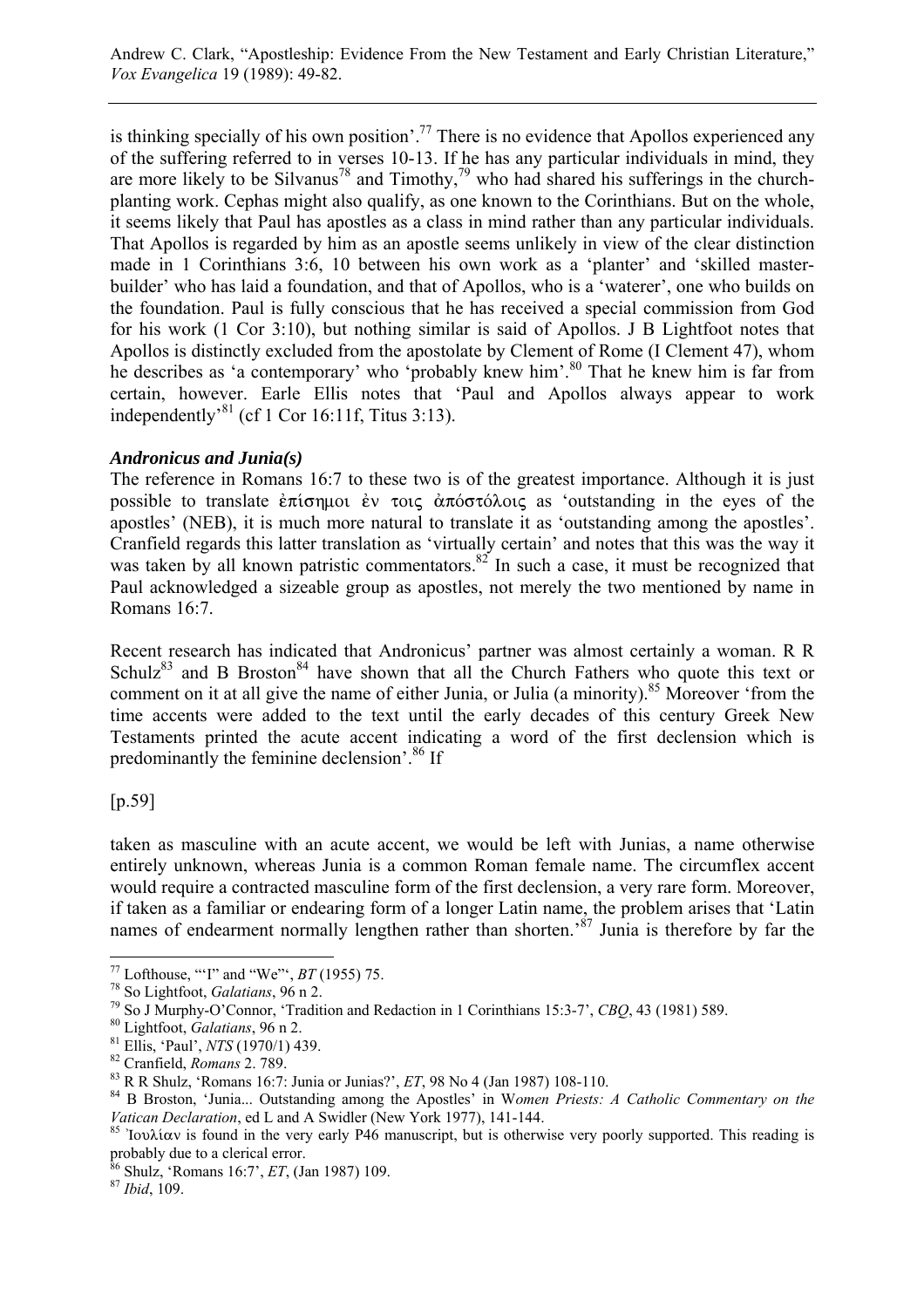most likely alternative. Cranfield's suggestion that 'most probably Andronicus and Junia were husband and wife<sup>'88</sup> is very likely to be correct. For a woman to work on her own as an apostle, given first century cultural attitudes, would have been virtually impossible.

The question remains as to the sense in which 'apostle' should be understood. J Murray suggests that if they are to be regarded as apostles at all, which he regards as improbable, the word 'apostle' is 'used in a more general sense of messenger (cf II Cor 8:23; Phil 2:25)'.<sup>89</sup> In the light of the fact that they have shared one of Paul's imprisonments (cf 2 Cor 11:23), however, it is more likely that they were itinerant missionaries.<sup>90</sup> Moreover, it is difficult to conceive of a class of 'messengers' among whom Andronicus and Junia were outstanding. The words  $\sigma$  vy event  $\mu$  are probably to be understood as 'fellow countrymen', ie Jews, as in Romans 9:3.<sup>91</sup> That they were 'in Christ' before him leaves open the possibility that they may have seen the risen Christ. The almost casual way in which they are introduced in the middle of a greetings list, however, suggests that they did not possess great authority in the church.

### *'False apostles'*

The existence of a class of missionary apostles is increased by Paul's reference to his opponents in Corinth as 'false apostles' in 2 Corinthians 11:13. From chapters 10 to 13 as a whole<sup>92</sup> we learn that the intruders claimed an apostolic authority superior to Paul's, based on the following signs: their rhetorical eloquence and impressive personal bearing, their boldness and missionary achievements, their special religious knowledge derived from extraordinary visions and revelations, and their ability to perform miracles.<sup>93</sup> In 2 Corinthians 11:13 they are described as μετασχηματιζόμενοι είς άποστόλους Χριστού. Barrett comments, 'They made themselves look like (and this must include, they claimed to be) apostles of Christ when they were no such thing.'94 Almost certainly they were Jewish (cf 11:22), though not necessarily Judaisers. It is unlikely that they were Jewish-Christian Gnostics, 'since every reference to "knowledge" in 2 Cor is unqualifiedly affirmative'.<sup>95</sup> V P Furnish's verdict that 'the evidence as a whole strongly favors the view that Paul was confronting Christian missionaries whose background was, like his own, Hellenistic-Jewish'96 seems eminently sensible. The relationship of these missionaries with the Jerusalem church is controversial, and need

[p.60]

 $\overline{a}$ 

<sup>&</sup>lt;sup>88</sup> Cranfield, *Romans*, 2. 788.<br><sup>89</sup> J Murray, *The Epistle to the Romans* (Grand Rapids 1965) 2.230.<br><sup>90</sup> For hypotheses connecting them with the foundation of the Ephesian or Roman churches, see B W Bacon, *ET*<br>42 (193

<sup>&</sup>lt;sup>91</sup> In Rom 16:17-21 six persons are called  $\sigma$ v $\gamma$ eveîç. W M Ramsay, *The Cities of St Paul* (London 1907) 176 ff, infers membership of the same Tarsian civic tribe, but this is unlikely.

<sup>&</sup>lt;sup>92</sup> We cannot here enter into the question of whether or not 2 Cor 10-13 originally constituted a separate letter. For a convincing argument denying this, but stressing their distinctiveness, see D A Carson, *From Triumphalism to Maturity: an Exposition of 2 Corinthians 10-13* (Grand Rapids 1984) 4ff.<br><sup>93</sup> For convincing exegetical reasons for seeing them as identical with the 'superlative apostles' of 11:5, 12:11,

see V P Furnish, *2 Corinthians*, (Garden City 1984) 503f, *pace*, eg, E Käsemann, C K Barrett. 94 C K Barrett, *Essays on Paul* (London 1982) 93. 95 Furnish, *2 Corinthians*, 53. 96 *Ibid*, 53.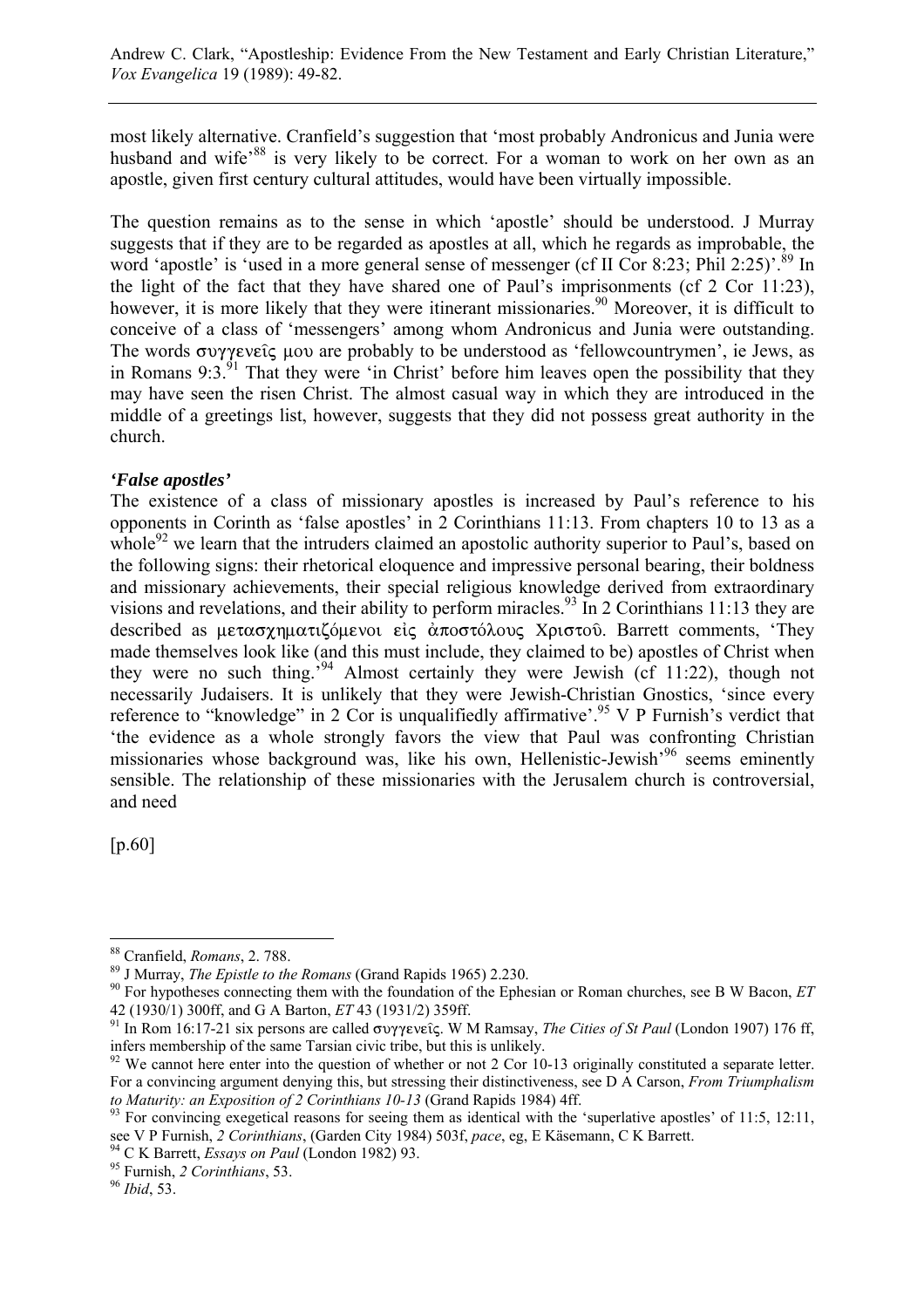not detain us. In the light of Galatians 2:1-10 it is inconceivable that they were, or included, members of the twelve. The fact that they could plausibly claim to be apostles in Corinth proves that the number of apostles was not definitely restricted.

### *'The other apostles'*

In the light of the foregoing conclusions, it is likely that Paul's reference in 1 Corinthians 9:5 to 'other apostles' should be understood as a reference to a class of itinerant missionaries. They are distinguished both from 'the brothers of the Lord' (cf Mark 6:3; Matt 13:55) and from 'Cephas' ie Peter. The fact that they are associated with major figures in the church suggests that they have status and importance (cf 1 Cor 12:28). The fact that Cephas is distinguished from them makes it unlikely that they were, or included, the twelve.<sup>97</sup>

### *'Apostles of the churches'*

In Philippians 2:25 Epaphroditus is referred to as  $\psi \omega$ ...  $\dot{\alpha} \pi \dot{\beta} \sigma \tau \dot{\beta}$  From the context it is clear that this should be translated 'your messenger', and that Epaphroditus was an authorised agent of the Philippians, sent to minister to and to help Paul. There is no record of his doing any missionary work. Similarly, in 2 Corinthians 8:23 the reference to  $\dot{\alpha}\pi\dot{\alpha}\sigma\tau$  $\mathring{\epsilon}$   $\kappa\lambda$ n $\sigma$ ιῶν is clearly to two brethren who are agents of the churches. This is expressly stated of one of them in 8:19; although he is a famous preacher (8:18), his role in this case is clearly that of ensuring that the collection for the church at Jerusalem is rightly administered. The other brother (8:22), who has often been tested, is clearly chosen for the same task because of his proven faithfulness. Paul praises these two highly as 'the glory of Christ' (8:23), but there is no indication that he regards them as missionaries or apostles in their own right.

# *James*

It was argued above that the reference to 'those who were apostles before me' in Galatians 1:17 must refer, at least primarily, to the twelve. Should the statement  $\epsilon \tau \epsilon \rho o v \delta \dot{\epsilon} \tau \hat{\omega} v$  $\dot{\alpha}$ ποστόλων οὐκ ἔιδον, εἰ μν  $\dot{\alpha}$ κωβον be translated 'the only other apostle I saw (apart from Cephas) was James', or 'I saw none of the other apostles, but I did see James', or 'Apart from the apostles, I saw no-one but James'?<sup>98</sup> The third possibility has been effectively removed by G F Howard, who has argued that if Paul had wished to say this, he would have expressed himself differently.<sup>99</sup> The second possibility is far less natural than the first, which should therefore be accepted. It should be noticed that James clearly held pre-eminence in the Jerusalem church after AD 44 (cf Acts 12:17, 21:18 and the order of the names in Gal 2:9). There is no evidence, apart from the reference in 1 Corinthians 9:5 to 'the brothers

# [p.61]

of the Lord', that he ever engaged in missionary work, and in the light of his responsibilities in Jerusalem this seems unlikely. He clearly sent out delegates to different churches, however (Gal 2:12).

 $\overline{a}$ <sup>97</sup> A Harnack, however, thinks that 'the collocation of  $\lambda$ ot $\pi$ ov  $\dot{\alpha}$  $\pi$ o $\sigma$ to $\lambda$ ôv with the Lord's brothers renders it very probable that Paul is thinking here of the twelve exclusively', *The Expansion of Christianity in the First Three Centuries* (ET, London 1904), 1.404.<br><sup>98</sup> So L P Trudinger, *Nov T* 17 (1975) 200-202.<br><sup>99</sup> G F Howard, 'Was James an Apostle?', *Nov T* 19 (1977) 63f.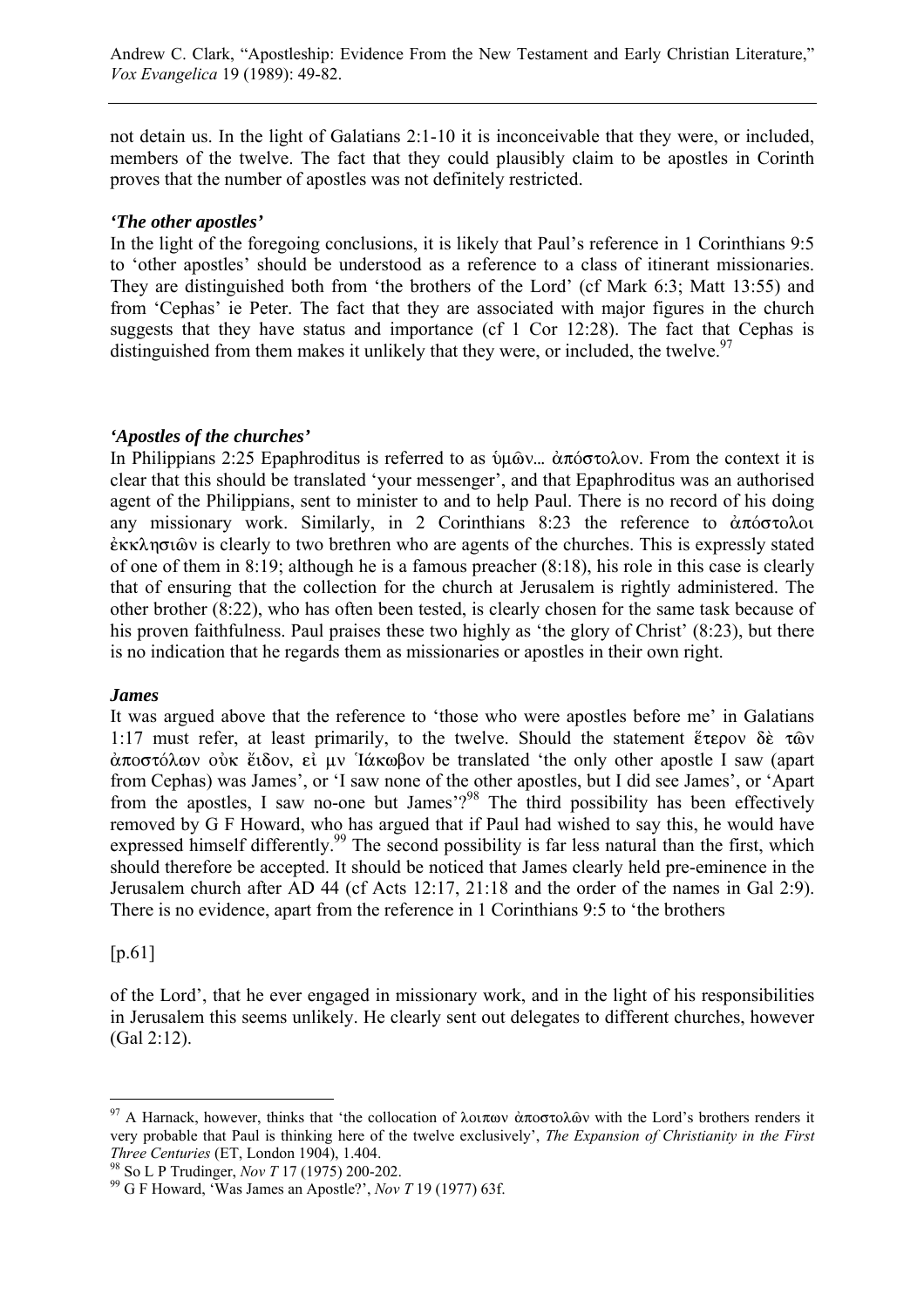Andrew C. Clark, "Apostleship: Evidence From the New Testament and Early Christian Literature," *Vox Evangelica* 19 (1989): 49-82.

#### *'All the apostles'*

The meaning of this phrase in 1 Corinthians 15:7 is difficult to determine. Bruce has argued that if in 1 Corinthians 15:5-7 Paul 'links the appearance to Cephas with a following appearance to "the twelve" (to whose number Cephas belonged), his linking of the appearance to James with a following appearance to "all the apostles" suggests that he included James among "all the apostles".<sup>100</sup> Barrett points out that 'the order of the words in Greek ( $\tau$ oî $\zeta$  $\alpha\pi$ o $\sigma$ τόλοις  $\pi\alpha\sigma$ ιν) lays stress on the noun', and thinks that 'this may have the effect of excluding James from their number'.<sup>101</sup> The stress on the noun is better explained, however, by Paul's desire to connect his own 'resurrection appearance', referred to in the previous verse, with apostleship.

The complexity of the issues here requires a careful form and redaction critical evaluation. The first necessary observation is that the syntactical structure of verses 5 and 7 is the same. Harnack argued that both sentences describe a relationship of authority, and what we have here are 'legitimation formulae'. James stands first in the circle of the apostles, as Peter does of the twelve.102 Whether or not this is accepted, the question of the identity of 'all the apostles' still remains open, however. In a rigorous study Jerome Murphy-O'Connor has denied the claim that verse 7 is a Pauline composition modelled on verse 5. He points out that there is no evidence that Paul indulged in such imitations. Moreover, 'were v 7 a Pauline composition, one would expect him to begin with *eita* after the *epeita* in v 6, as he in fact does in vv 23b-24. If he did not do so, it must be because *eita* already existed as the link between "James" and the "apostles". Thus it seems more probable that *Iakōbō eita tois apostolois* came to Paul as a fixed formula.<sup>5103</sup> If so, why did Paul conserve the tradition, which adds nothing to what seems to be his purpose in verse 6, namely to exclude the likelihood of hallucination and to underline the availability of witnesses? As argued above, the answer would seem to be; because the words of  $\alpha \tilde{\sigma}$   $\tilde{\sigma}$  and suited his purpose, namely to associate himself with the apostles as one who had also experienced a resurrection theophany. Who, then, does Paul refer to in these words? Murphy-O'Connor points out that in verse 9 Paul refers to himself as δ έλάχιστος τῶν ἀποστόλων. He argues that

'it is inconceivable that he should here be using "apostle" in the very wide meaning wellattested in his letters. There would be no sense, particularly in this context, in a claim to be less than people like Silas... or Barnabas. Moreover, it is highly unlikely that Paul would have introduced the clear contrasts in vv 10-11...

[p.62]

were he using "apostle" in a sense that included his own closest collaborators. Hence, Paul must be claiming to be an "apostle" in a special limited sense, and this forces us to think in terms of the equality with Peter, James and the other apostles who were also called directly by Christ'.<sup>104</sup>

<sup>&</sup>lt;sup>100</sup> Bruce, Galatians, 101.

<sup>&</sup>lt;sup>101</sup> Barrett, *I Corinthians*, 343. He regards this conclusion as 'uncertain', however.<br><sup>102</sup> A Harnack, *Dogma and Denkstrukturen, Festschrift for E. Schlink*, 1963, 63ff.<br><sup>103</sup> Murphy-O'Connor, 'Tradition', *CBQ* (1981 association of (1) birth-language (2) grace, and (3) time of apostolic call that we find in 1 Cor.15:8-9 also appears in Gal.1:15-17', 589, n 41.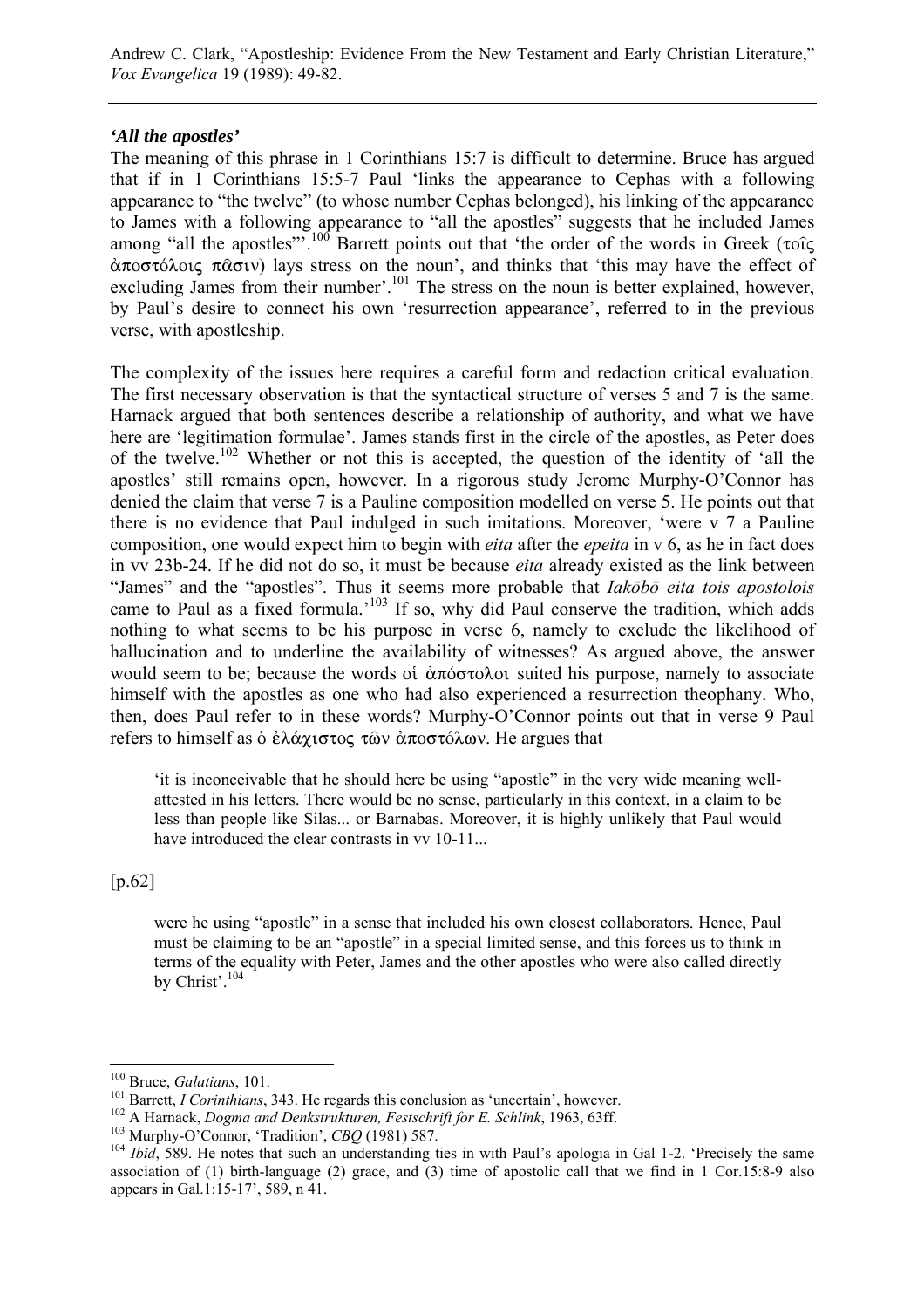Further arguments may also be adduced in support of this conclusion. First, as F Godet argued, 'the expression "all the apostles" does not naturally express the idea of a circle larger than the twelve'.105 The emphasis is on a strictly limited circle, whereas other Pauline references to apostles in the sense of itinerant missionaries (eg Rom 16:7) give the impression of an open, large group. Second, if it is accepted that here we are dealing with a piece of early tradition, it seems doubtful if the word 'apostle' in the sense of 'itinerant missionary' would have become embodied in a fundamental statement of beliefs at such an early stage in the church's life.

If the reference here is to the twelve and James, as seems likely,  $106$  it is necessary to ask whether or not Paul regarded it as a necessary condition of apostleship (including the sense of 'itinerant missionary') to have seen the risen Christ. On the basis of 1 Corinthians 15:7f and 1 Corinthians 9:1, this question is frequently answered in the affirmative.<sup>107</sup> Kirsopp Lake has argued, however, that the argument that Paul 'thought that an apostle need have seen the Lord is a rather rash conclusion from 1 Cor IX.1 … "Am I not free? am I not an apostle? have I not seen Jesus our Lord?" are three separate claims to distinction, and it is an exaggeration to say that Paul only regarded as "apostles" those who had seen Jesus'.108 It is of course *possible* that Barnabas, whom Luke records as a member of the primitive community (Acts 4:36f), Silas, who likewise was one of the 'leading men among the brethren' of the Jerusalem church (Acts 15:22) and Andronicus and Junia, who were 'in Christ' before Paul (Rom 16:7), had seen and been commissioned by the risen Lord.<sup>109</sup> It is dangerous, however, to build too much on arguments from silence.<sup>110</sup> It seems safer, then, to see a commissioning by the risen Lord as essential to those 'who had been constituted by him public witnesses to his resurrection<sup>'111</sup> and hence enjoyed substantial authority<sup>112</sup> in the church, a group seemingly confined to the twelve, James and Paul, but not to those itinerant missionaries who were also known as apostles.

#### *Summary*

 $\overline{a}$ 

Contrary to the views of Schmithals and Kirk (see above), it may be suggested that Paul did use the word 'apostle' in at least three different senses.<sup>113</sup> He spoke of those with special

<sup>&</sup>lt;sup>105</sup> F Godet, *I Corinthians*, 2, 336f.<br><sup>106</sup> The assessment given here, though supported by some older scholars (eg Harnack) goes against the position held by most modern scholars. The explanation of the fact that in other places (eg, probably, 1 Cor 9:5) Paul uses the word in a wider sense, whereas here the sense is narrower, may be accounted for by the fact that Paul is dependent on tradition here.

<sup>&</sup>lt;sup>T</sup> Eg by H von Campenhausen, *Ecclesiastical Authority and Spiritual Power in the Church of the First Three Centuries* (ET, London 1969) 23: 'The decisive factor is the encounter with the Risen Lord, which was frequently both experienced and understood as a special call or commission.'108 If  $108$  K Lake, *Beginnings* V. 50f. Similarly, Harnack argues that one cannot prove from 1 Cor 9:1 that one must

have seen the risen Lord in order to be an apostle. 'The four statements are in an ascending series... It is clear that the third and fourth statements are meant to attest the second, but it is doubtful if they contain an attestation which is absolutely necessary.' *Expansion*, 402 n 1.<br><sup>109</sup> Cf Lightfoot, *Galatians*, 98.<br><sup>110</sup> For a typical example of such an argument, cf von Campenhausen, 'The apostles are thus the plenipotentiaries

of their heavenly Lord, and their authority… is based in all probability on a call by the risen Christ himself',

*Ecclesiastical Authority*, 22.<br><sup>111</sup> *Ibid*, 23.<br><sup>112</sup> On Paul's view of his authority as an apostle, cf J Goldingay, *Authority and Ministry* (Bramcote 1976) 14, 17;<br>D Cameron: 'Authority in the Church—New Testament Peri

<sup>&</sup>lt;sup>113</sup> *Pace*, eg, J D G Dunn, *Jesus and the Spirit* (London 1975) 273f, who sees only two senses. Dunn is typical in this of many modern scholars. Compare, however, the wise comments of C K Barrett: 'Does Paul use the word "apostle" in a third sense, to denote a body of men who were more than church messengers but less than apostles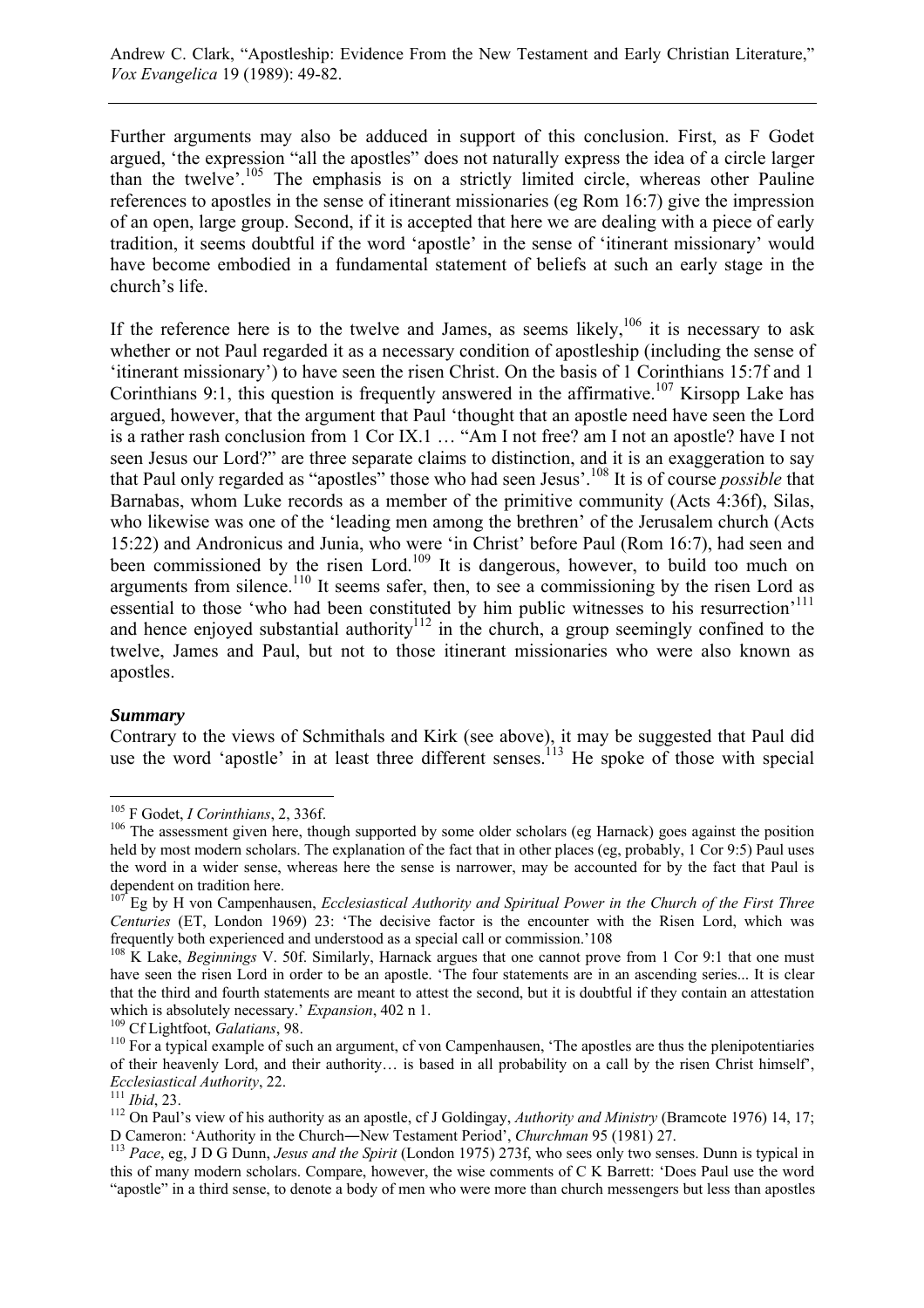authority to witness of the risen Christ, of itinerant missionaries and church-planters such as Andronicus and Junia, and of church delegates who were not (at least, not primarily) missionaries. It may also be suggested that Paul saw Peter

[p.63]

(Cephas) and himself as a bridge between the first two classes of 'apostle'. They were both specially commissioned representatives of the risen Lord with divinely given authority on the one hand, and leaders of the respective 'apostleships' or missions, to Israel and the Gentiles, on the other. Other readings of the evidence are possible, but this understanding has most to commend it.

# **Problem passages**

There are at least two verses where the sense in which Paul is using the word 'apostle' is not immediately clear, but where the meaning is of vital importance given current Restorationist claims.

# *1 Corinthians 12:28*

In this verse Paul states that God has appointed in the church, first apostles, second prophets, third teachers, then various charismata. The verse is important because of its statement that apostles enjoy primacy in the church, at least in some sense. J D G Dunn has argued that 'Paul refers to the particular apostles who established the church in question', in this case 'presumably Paul and Barnabas114 (I Cor 9:6). As apostles they provided a link not so much between the local church and other churches elsewhere (the universal church) as between the local church and the gospel'.<sup>115</sup> This interpretation has the merit of respecting the context, which speaks of the church in Corinth as 'a body of Christ' (1 Cor 12:27), (ie the emphasis is on particularity), and of stressing that the reason why apostles are first in the church is because of their key role as those who, having been commissioned by the risen Lord, are mediators of the gospel and of the authoritative tradition associated with it.<sup>116</sup> K S Hemphill, however, suggests that Dunn seems 'to overemphasise the local community to the detriment of the larger Christian community'. He draws attention to an article by H Schlier in which he shows that 'there are repeated attempts in this letter to link the individualistic Corinthians to the whole church  $(1:2, 4:17, 7:17, 11:16$  and  $14:33)$ <sup>'.117</sup> It may thus be suggested that it is at least arguable that the reference in 1 Corinthians 12:28 is to 'apostles of Christ', at least two of whom were involved in the planting and growth of the Corinthian church.

Further light is shed on the verse by consideration of the context. K S Hemphill remarks that 'Paul has emphasised that God organised the body in order to provide for its unity. With

such as himself and Peter? What were Andronicus and Junias?... When the whole Pauline evidence is reviewed, it is much easier to establish the two extreme―sapostles of Christ Jesus, such as Paul himself and Peter, and envoys of the church―than to pick out a clearly defined intermediate category', *Signs*, 46f. 114 Dunn, *Jesus*, 275; but better, Paul and Silas (2 Cor 1:19). Barnabas was probably known to them merely by

repute.<br> $\frac{115}{115}$  r.

<sup>115</sup> Dunn, *Jesus* 274f, cf K S Hemphill: 'The listing of individuals almost certainly would have caused the Corinthians to think concretely of persons with whom they were acquainted who were carrying out these functions', Pauline Concept, 91.

<sup>&</sup>lt;sup>116</sup> Cf Dunn, *Ibid*, 275. <sup>117</sup> Hemphill, *Pauline Concept*, 90 n 126, citing H Schlier, 'Uber das Hauptanliegen des 'Briefes an die Korinther' in *Die Zeit der Kirche* (Freiburg 1956) 155. He concludes that 'the local ecclesia is representative of the universal'.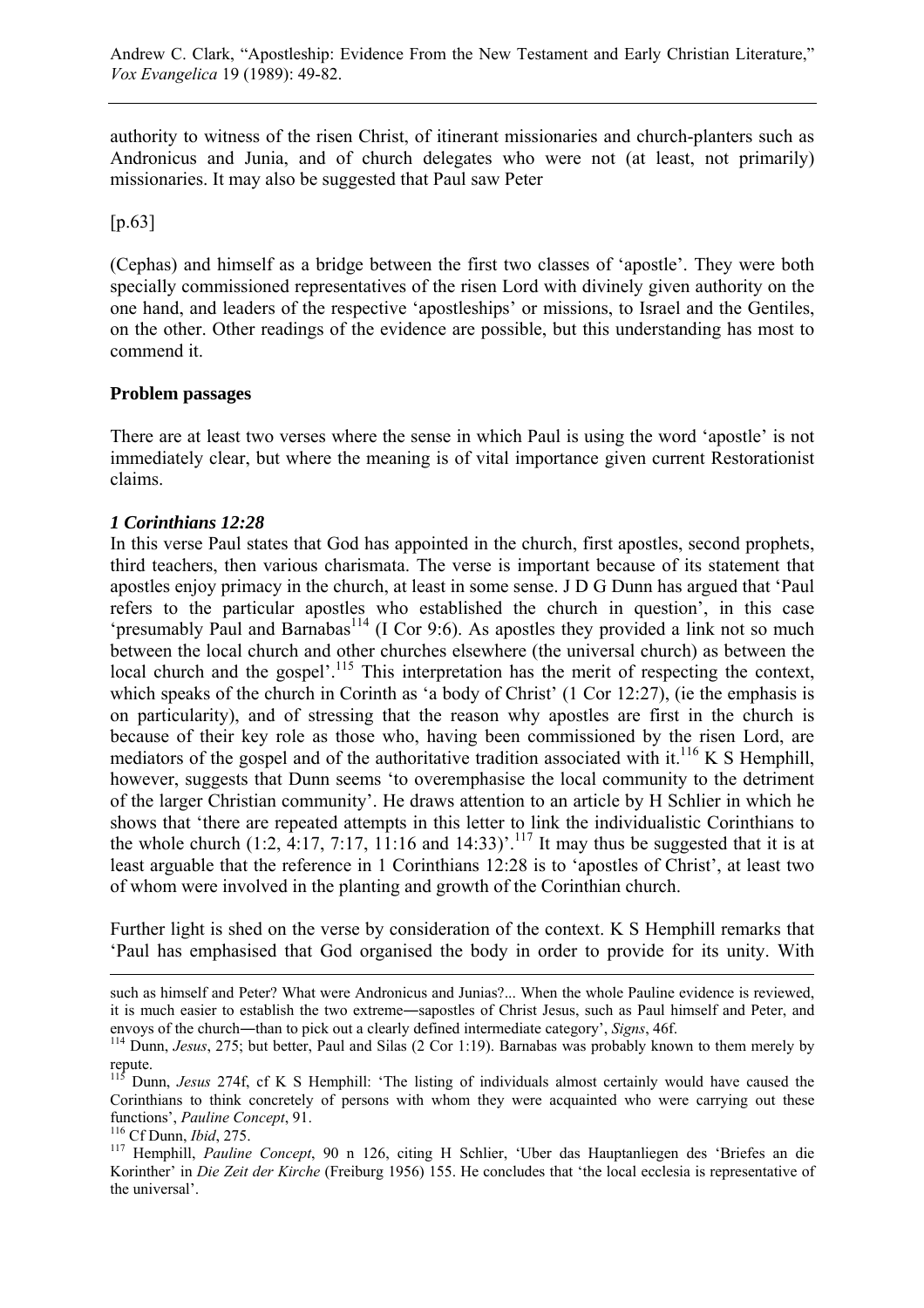particular emphasis on these functionaries, Paul seems quite clearly to be saying that there is a leadership structure which has been established in the church by God. To fail to recognize the work of these individuals is tantamount to ignoring the will of God (cf 14:33ff)'. Moreover, 'by bringing the apostles, prophets and teachers into close juxtaposition with manifestations such

[p.64]

as gifts of healing and tongues, Paul is pointing out, much to the surprise of the spirituals, that these men too are charismatic'.<sup>118</sup> Their authority in the church is based, at least in part, on their supernatural gifting. This is the context in which the primacy of apostles must be seen. But whether or not Paul envisaged a continuing authoritative role for church-planting apostles who did not, as he did, enjoy a special commissioning and revelation, is not clear from this verse alone.<sup>119</sup>

# *Ephesians 4:11f*

These verses are crucial for a Restorationist understanding of the need for a continuing apostolic ministry. Many commentators agree that Paul envisioned this. Markus Barth, for example, comments that 'in 4.11 it is assumed that the church at all times needs the witness of "apostles" and "prophets".... Eph 4 does not contain the faintest hint that the charismatic character of all church ministries was restricted to a certain period of church history and was later to die out<sup> $120$ </sup> It must be confessed that this is certainly the impression that the passage gives. The main exegetical problem with this interpretation is that early in the letter, in 2:20 and 3:5, apostles and prophets have been spoken of in a somewhat different way.

In 3:5 we read that the mystery of the inclusion of the Gentiles in God's people has now been revealed to Christ's holy apostles and prophets. Wayne Grudem correctly points out that  $\dot{\omega}$ νδν άπεκαλύφθη and αὐτοδ (referring to χριστοδ in vs 4) make it certain that OT prophets are not referred to'.121 Whether or not one should understand here and in 2:20 'apostles who are also prophets', as Grudem argues, $122$  is a question we need not go into. More important for our purpose is the use of the adjective  $\alpha\gamma\alpha$ . This is often taken as an indication against Pauline authorship. It may be argued, however, that it represents Paul's awareness that he, along with and as chief representative of other apostles and prophets (cf vv 3,8ff), has been favoured with a special eschatological role<sup>123</sup> as recipients of divine revelation concerning the church. This suggests that such a role may not be a continuing one.

<sup>&</sup>lt;sup>118</sup> Hemphill, *Pauline Concept*, 92f.

<sup>&</sup>lt;sup>119</sup> Cf D E Aune, *Prophecy in Earliest Christianity and the Ancient Mediterranean World* (Grand Rapids 1983): 'As founders of Christian communities, apostles were accorded the prestige and respect associated with the founders of various Greco-Roman social and cultural institutions (1 Cor 3:4-10; Gal 4:12-20)'.

<sup>&</sup>lt;sup>120</sup> M Barth, *Ephesians 4-6* (Garden City 1974) 437, cf 437 n 72, 'Ephesians distinctly presupposes that living apostles and prophets are essential to the church's life'.

<sup>&</sup>lt;sup>121</sup> W A Grudem, *The Gift of Prophecy in 1 Corinthians* (Washington DC 1982) 92. The grammatical construction used (one definite article governing two nouns joined by  $\kappa \alpha$ ) can certainly bear this sense. It is accepted by R P Martin, *The Family and the Fellowship* (Exeter 1979) 74f, who mentions P Jouon, J Pfammatter

and J Murphy-O'Connor as others who accept an order of 'apostle-prophets'.<br><sup>122</sup> *Gift*, 97-105, esp 103. Bruce denies this on the grounds that 'in Eph 4:11 they are distinct orders of ministry',<br>*The Epistles to the Colos* 

<sup>&</sup>lt;sup>123</sup> Cf. Kruse, *Foundations*, 'In Ephesians the scope of his (ie Paul's) apostolic influence is extended to cosmic dimensions ... Further, Paul's apostolate is integrally related to God's plan for the ages', 175; Caragounis, *Mysterion*, 143: 'he has a central place in the declaration of the eternally-hidden mysterion of eschatological import'.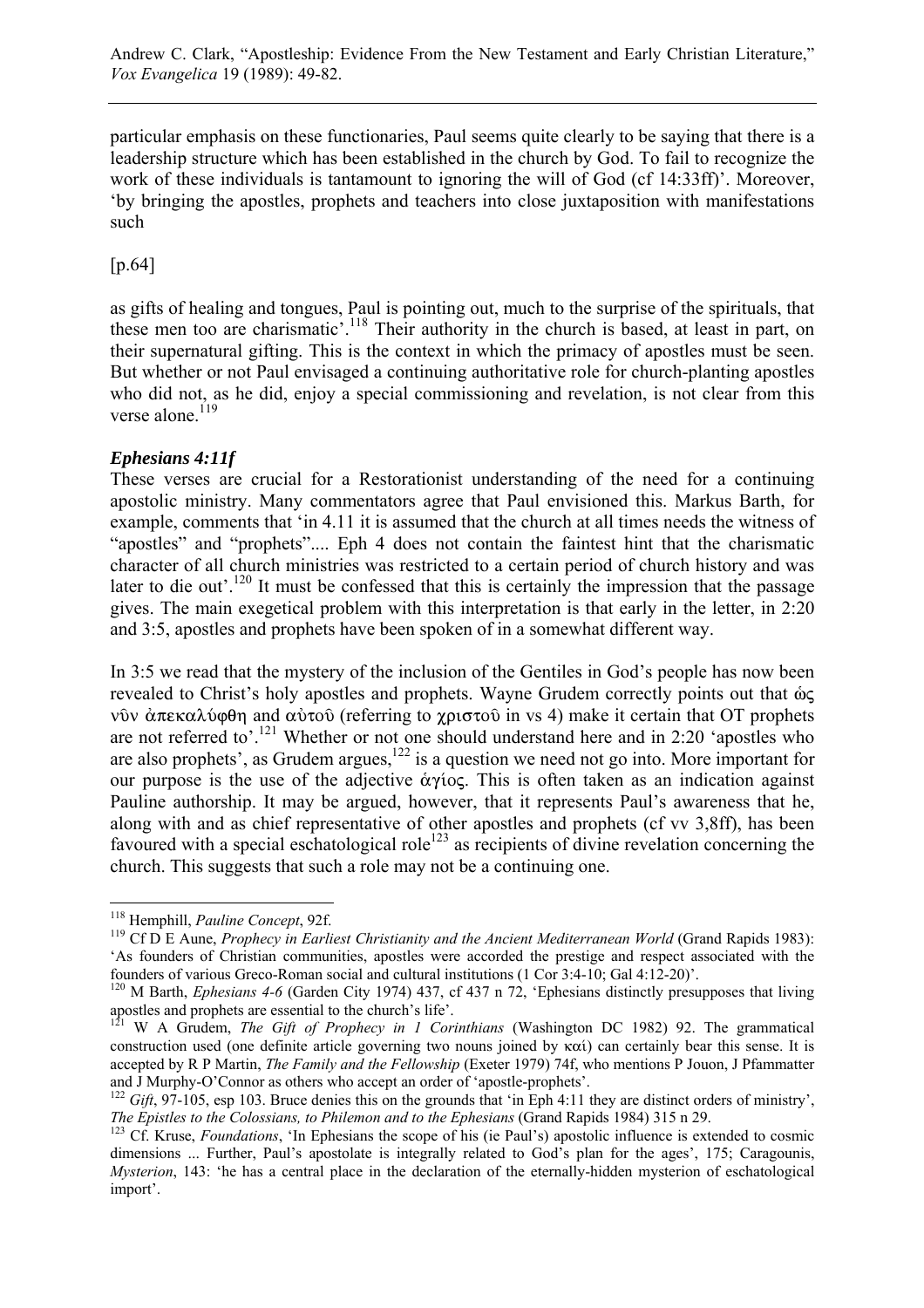As for 2:20, Grudem rightly comments that its nearness and similarity in content to 3:5 mean that 'the reader is justified in thinking that the same people are spoken of in both verses'.<sup>124</sup> An important exegetical issues is whether one should understand in 2:20 a genitive of origin, giving the reading 'the foundation laid by the apostles and prophets' (NEB), or a genitive of apposition, giving the reading 'the foundation consisting of the apostles and prophets'. The latter reading is by far the most natural; $^{125}$  the former is motivated by a desire to harmonise Ephesians 2:20 with 1 Corinthians 3:11, where the foundation is Christ himself. But Paul is quite capable of using metaphors in two different ways. Moreover, in Ephesians Christ is the cornerstone<sup>126</sup> distinct from the foundation, which strongly supports the latter reading.

In what sense, then, are apostles (and prophets) the foundation of the

[p.65]

church? H Schlier convincingly argues that it is through their preaching of Christ: 'There is no access to Christ other than through the apostles and prophets, who have preached him and who themselves become and remain in their preaching the foundation.<sup>'127</sup> Martin similarly speaks of the 'unique role' of the apostles and prophets according to this verse, and argues that this foundational role should be understood 'to include both their oral witness and their literary deposits in the New Testament'.<sup>128</sup> This understanding, though slanted to dogmatic considerations, is supported by the fact that in the context Paul is speaking of the universal, not the local, church. We conclude that in both 2:20 and 3:5 the reference is to a unique role of apostles and prophets which by definition cannot be continuing. Revelation once clearly given need not be repeated. A foundation once laid need not be re-laid.

Given the restricted sense of 'apostles and prophets' in 2:20 and 3:5 it is a priori unlikely that a wider use is present in 4:11. Consideration should also be given to the insertion of the term 'evangelists' which suggests, as Armitage Robinson argues, that 'already the term "apostle" is becoming narrowed and confined to the Twelve and Paul'.<sup>129</sup> The difference in domain of meaning between 'itinerant church-planters' and 'evangelists' would not seem to be sufficient to warrant the introduction of a second term, if indeed apostles in the sense of 'itinerant church-planters' were in view here. The argument that Paul must have had in view a continuing ministry of living apostles in Ephesians 4:11ff is by no means conclusive. Apostles and others are given  $\pi \rho \delta \zeta \tau \delta v$  καταρτισμόν τῶν άγίων; in 2 Timothy 3:17 scripture is said to be given ίνα άρτιος ή ο τούθεού άνθρωπος, πρὸς παν ἔργον ἀγαθὸν ἐζηρτισμένος. It would thus seem to be not inappropriate to Paul's thought to see the continuing ministry of apostles for the equipping of the saints as occurring through their writings which have been recognised as scripture.<sup>130</sup>

 $124$  Gift, 92.

<sup>&</sup>lt;sup>125</sup> It is adopted by, eg, H Schlier, M Barth, C Masson.<br><sup>126</sup> *Pace J Jeremias, TDNT* 4 (1967), sv  $\lambda$ **i**θoς, 275; this wording is to be preferred to 'keystone'.<br><sup>126</sup> *Pace J Jeremias, TDNT* 4 (1967), sv  $\lambda$ **i**θoς, 2 Christ' would be more accurate than a reference to 'the twelve and Paul.' We cannot be sure of the limits of the number commissioned by the risen Lord.

<sup>&</sup>lt;sup>130</sup> The reference in 2 Tim 3:17 is of course to Old Testament scripture, but from a theological perspective which stresses the guiding hand of the Holy Spirit on the church, the argument is valid.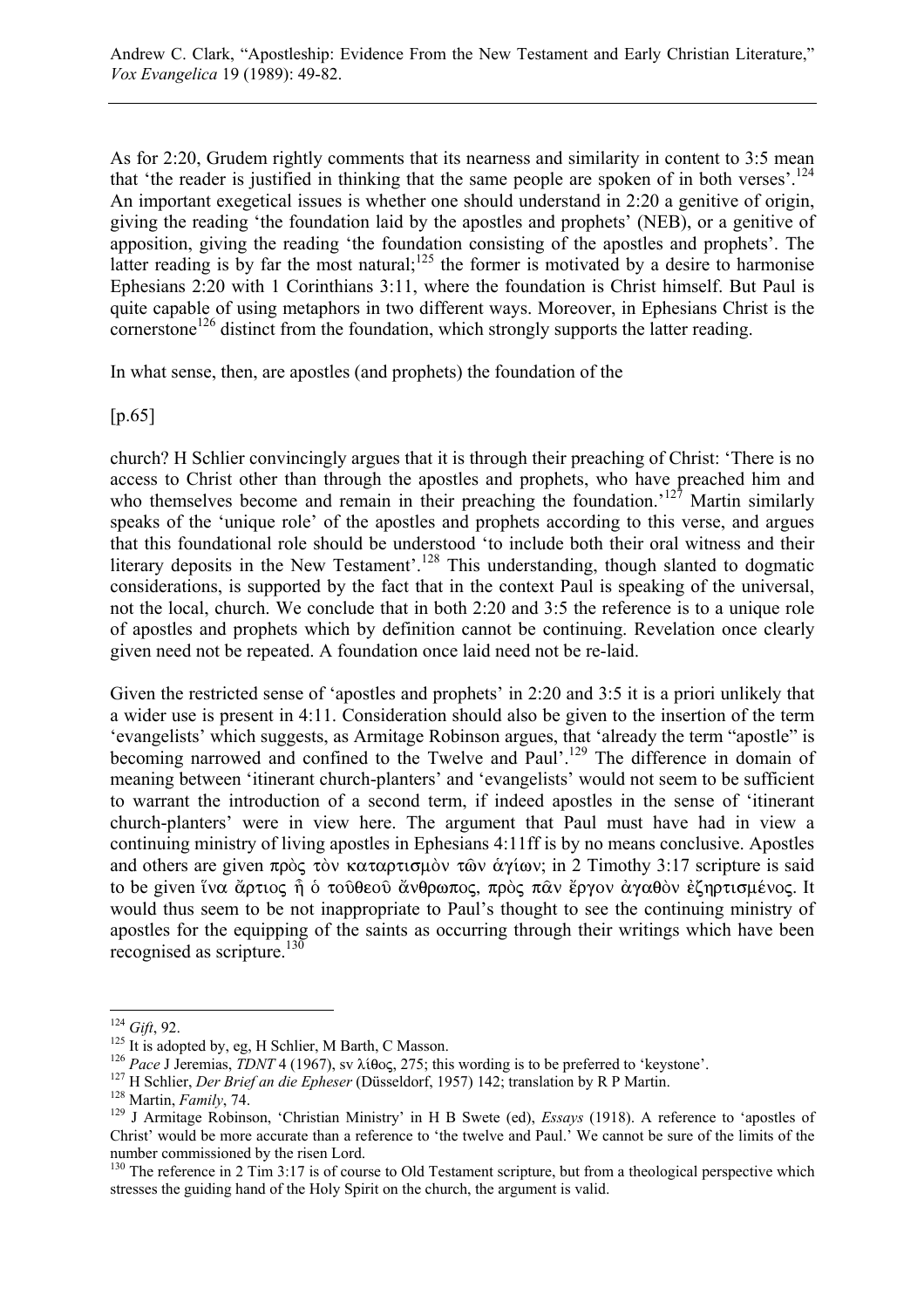### **The Lukan corpus**

There are some thirty-four uses of the word 'apostle' in Luke, and his writings therefore merit special treatment. More importantly, many scholars<sup>131</sup> have seen him as having a rigid view of apostleship, a view representing a late development in the use of the word, and incompatible with Paul's position. Recently Kevin Giles has argued<sup>132</sup> that while it is true that 'Luke develops the idea that the twelve are apostles in a special sense $133...$  it is quite untenable to argue that all this is Lukan invention'.134 The merits of the respective arguments must now be assessed.

### *The Gospel*

References to apostles in the sense of the twelve appear in Luke 6:13, 9:10, 17:5, 22:14, 24:10. A reference in Luke 11:49 to a statement of

[p.66]

Jesus which is part of a prophecy of judgement couched in wisdom terminology ('I will send them prophets and apostles') is not of primary importance. It may represent Lucan redaction of a Jewish saying whose Matthaean wording (Matt 23:34-36) is more original. Crucial is Luke 6:13 ('he called his disciples and chose from them twelve, whom he named apostles'), since it is the only place in the gospels which states that Jesus used the term 'apostles' for the twelve.<sup>135</sup> J Roloff suggests that one should understand 'whom he (later) called apostles', <sup>136</sup> ie at the time of the sending of the twelve out on mission. In such a context (Luke 9:10, where Luke reproduces the substance of Mark 6:30 with his own stylistic variations), apostleship might be regarded as being a short-term affair, merely for the duration of the mission. In the light of the further references to the disciples as apostles, however, it is clear that for Luke, at least, their apostleship was not a temporary matter. It is worth noting that Luke, alone among the evangelists, also records a sending-out of seventy(-two) disciples in addition to the twelve. Especially noteworthy is the statement in Luke 10:3  $\delta \delta \phi \phi \partial \phi$   $\delta \phi \partial \phi \partial \phi$   $\delta \phi \partial \phi$  &  $\delta \phi \partial \phi$   $\delta \phi$  $\mu$ έσω λύκων. Colin Kruse has argued that this statement 'suggests at least that he regarded their comission (sic) as applying to the troubled times that came with and immediately followed his death'.<sup>137</sup> It is interesting that this saying is used in the context of a missioncharge to the twelve in Matthew 10:16. (In Matt 10:2 the 'twelve apostles' are named.)<sup>138</sup>

<sup>&</sup>lt;sup>131</sup> Eg Barrett, Signs, 52f.

<sup>&</sup>lt;sup>132</sup> K Giles, 'Is Luke an Exponent of "Early Protestantism" ...?', *EQ* 55 (January 1983) 8.<br><sup>133</sup> So G Klein, *Die Zwölf Apostel* (Göttingen 1961). With Luke, 'For the first time the twelve are elevated to the status of apostles', 203. Luke, writing at the beginning of the second century, makes the twelve apostles, and hence the only legitimate bearers of the divine message, a part of his struggle against gnosticism.<br><sup>134</sup> So I H Marshall, *Luke: Historian and Theologian* (Exeter 1970) 505.

<sup>&</sup>lt;sup>135</sup> It is possible, however, that Luke is dependent on Mark 3:14 at this point, where there are many strong external witnesses for the reading o<u>δς</u> και άποστόλους. Thus 'neutral' text is often discounted as the *lectio faciliar.*<br><sup>136</sup> J Roloff, *Apolstat-Verkündigung-Kirche* (Giltersloh 1965) 179.<br><sup>137</sup> Kruse, *Foundations*, 33 cf 27f.<br><sup>138</sup> This is the only verse in Matthew where the word 'apostles' occurs. Elsewhere Jesus speaks of '

<sup>(26:14, 20, 47),</sup> of the disciples (*passim*), or of 'the twelve disciples' (10:1; 11:1; 20:17). The context is one of mission. Similarly, in Mark 6:30, the only occurrence in Mark of the term 'apostles' (if the variant reading in Mark 3:14 is rejected), there is in the context no thought of the creation at this time of a permanent office, but rather the fulfilment of a specific commission. V Taylor (Mark, 319) therefore suggests that &n6otohor in this verse 'appears to mean "the missionaries"'. C E B Cranfield comments, however, that 'while it is probably right to see in the fact that Mark does not elsewhere refer to the Twelve as  $\dot{\alpha} \pi \dot{\alpha} \sigma \tau \dot{\alpha} \lambda$  an illustration of the primitive character of his gospel, it seems rather unlikely that on this one occasion when he does use the word he would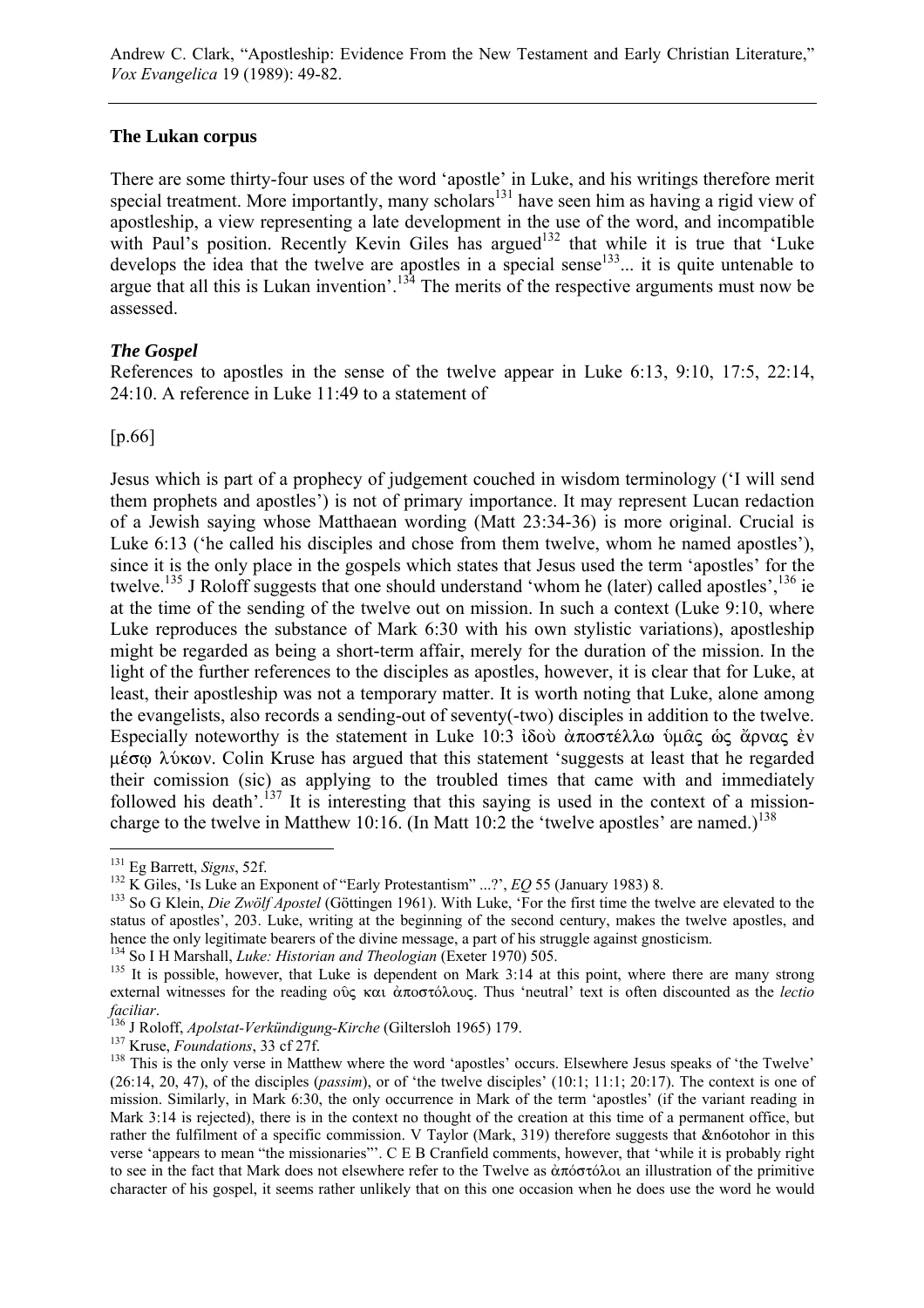It should be noted that while Mark and Matthew generally restrict the word 'disciple' to the twelve, and never use it of a large group, Luke speaks explicitly of many disciples (eg Luke 6:17, 19:37). Commenting on Luke 6:12f, K Giles remarks that 'we thus have in Luke two separate groups who are followers of Jesus. The many "disciples" and the twelve "apostles".<sup>139</sup> In some cases the title 'apostles' is clearly due to Lucan redaction.<sup>140</sup> The reason for this redaction becomes clear through a study of the Acts of the Apostles. It should be stressed, however, that the Lucan redaction was not arbitrary, but had a basis in the tradition.

# *The Acts of the Apostles*

A brief survey of the use of the title 'apostle' in the Acts reveals that apart from Acts 14:4, 14 the title is restricted to the twelve. Indeed, in chapter one, it is shown that the number twelve is vital. Steps are taken as a result of which Matthias is 'enrolled with the eleven apostles' (1:26). The apostles emerge in the early chapters as leaders of the community active in teaching (2:42), performing miracles (2:43, 5:12), witnessing (4:33), receiving gifts (4:35ff), suffering  $(15:18, 40)$ , appointing other leaders  $(6:6 \text{ cf } v 2)$  the twelve'), praying that new converts might receive the Holy Spirit (8:14, 18). Apart from Peter, they remain in Jerusalem 18:1, 14, 9:27). A startling fact, however, is that after 11:1 they virtually disappear from the stage, being mentioned after this point only in

[p.67]

company with the elders of the Jerusalem church (15:2, 4, 5, 22, 23, 16:4).

How should we view the function of the twelve according to the Acts? Their main function seems to be that of being a bridge between Jesus' earthly ministry and the life of the early church.141 They are proof that the risen Lord is one and the same as the earthly Jesus. Hence Luke's stress on their commission to be Jesus' witnesses (1:8); they are able to bear witness both to his earthly life (hence the qualification laid down in 1:21ff), and to his resurrection  $(1:23)$ .<sup>142</sup> Witness to his earthly life is stressed in 2:22f, 5:6 and 10:37ff; witness to the reality of his resurrection in 2:32, 3:15, 4:33, 5:15, 32, 10:41, 13:31f. The stress on the necessity for eye-witnesses fits in with Luke's introduction to his two-volume work (Luke 1:1-4), where he explicitly states his reliance on 'those who from the beginning were eye-witnesses' (1:2). Kevin Giles stresses that 'in Acts 4:20 (cf 26:16) we read, in terms of common Jewish legal usage, that the apostles, as reliable witnesses, only bear witness to what they have seen and

use it of the Twelve without having in mind the technical sense which it commonly had by the time he was writing... The true significance of the official title is here being underlined: the significance of the Twelve lies in their being sent, commissioned by Jesus.' The Gospel according to St. Mark (Cambridge 1972<sup>4</sup>) 214f. Similar comments apply equally well to Matthew's single use of the word 'apostles'.<br><sup>139</sup> K Giles, 'Apostles before and after Paul', *Churchman* 99 (1985) 243.

<sup>&</sup>lt;sup>140</sup> Eg in Luke 22:14 (cf Mark 14:17, Matt 26:20).<br><sup>141</sup> The use of ἐξελέξατο in Acts 1:2 in the phrase 'the apostles whom he had chosen' reflects the use of the same verb in Luke 6:13. 'They serve as an important link between Jesus and the early church', J A Fitzmyer, *The Gospel According to Luke I-IX* (Garden City 1981) 253.<br><sup>142</sup> Cf I H Marshall: 'The apostles had to be men who had been companions of Jesus.... This Lucan emphasis is

no doubt to be explained by the necessity that those who bore testimony to the resurrection must be men who had already known Jesus and therefore were properly qualified to recognise that it was the same person who had risen from the dead', Luke: *Historian*, 43.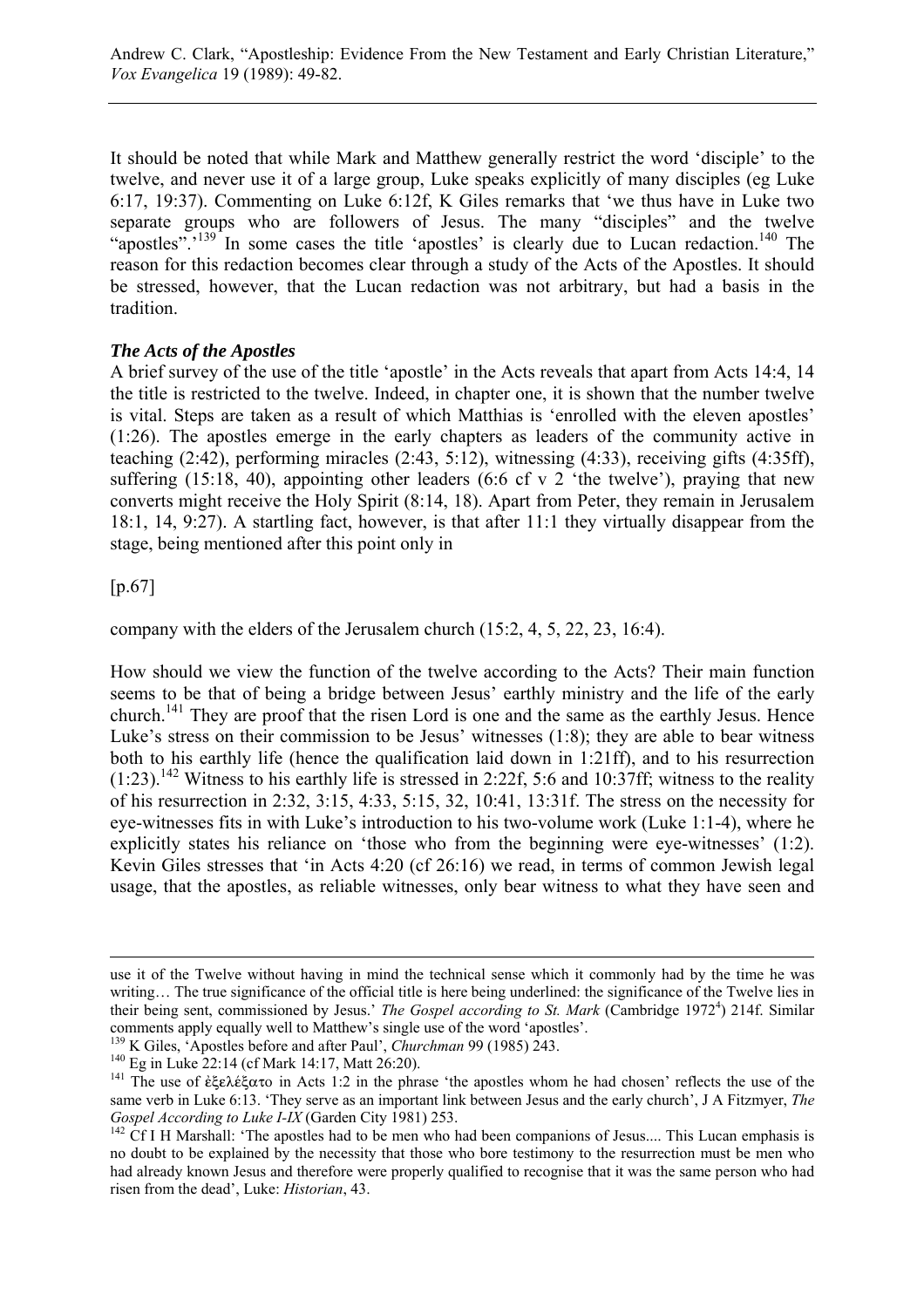Andrew C. Clark, "Apostleship: Evidence From the New Testament and Early Christian Literature," *Vox Evangelica* 19 (1989): 49-82.

heard… In this role they are the guarantors of the Word which brings the Christian community into existence.<sup>5143</sup>

Why is the number of apostles limited to twelve, at least in the early chapters of Acts? It seems clear that in addition to their authenticative function the apostles have a symbolic role. The significance of the number twelve is brought out in the gospel in 22:30, where the apostles (22:14) are promised that they will 'sit on thrones judging the twelve tribes of Israel'.<sup>144</sup> This should not be understood as an indication that Luke portrays the twelve as founding fathers of a new Israel: rather, 'For Luke the twelve symbolise the fact that God in Christ is restoring Israel to what it should be.<sup>145</sup> The stress on the number twelve recurs in the narrative in Acts 1:21ff. 'The point of the story is not that twelve men are needed for the task, but that the apostles must number twelve. No attempt is made to fill the place of the martyred James (Acts 12:2). Death removes James from the work but not from the number.<sup>146</sup> It is in the light of this symbolic number that one should consider Luke's restriction of the number of apostles.

The disappearance of the apostles from the stage in the second half of Acts must not be considered. Giles comments that 'once Luke can show that the authenticity of the kerygma had been established, and that Israel had been reconstituted, the importance of the twelve apostles diminishes'.147 Thomas Weiser suggests a reason for this: 'At the decisive turn of events, during the struggle for and the debate over the status of Gentile Christians, the principal actors are Paul on the one side and James... the fact that the twelve were followed by other Apostles, principally Paul, is for Luke evidence of the continuance of God's history of salvation... The institution of the twelve has no further role in the mission among the Gentiles. According to Acts this is Paul's

[p.68]

 $\overline{a}$ 

role.<sup>148</sup> Jervell has pointed out that the role of the twelve shifts after chapter 7, where Stephen's sermon signifies the end of the apostles' direct missionary activity to Israel. After this point their role is stressed on just three significant occasions. First, Acts 8:14ff connects them with Samaria (cf 1:8). Second, the twelve legitimize Paul (9:26ff). Third, 'the initial reference to "the nations", to the peoples outside Israel (chaps 10-11) is related to Peter, who throughout Luke-Acts is reckoned as one of the twelve'.149 These observations tend to support

<sup>&</sup>lt;sup>143</sup> Giles, 'Exponent', *EQ* (Jan 1983) 7.<br><sup>144</sup> Giles (*Ibid*, 5) claims that in leaving out the number 'twelve' before thrones in his version of the pericope, Luke 'implies that the promise is to all disciples'. But the omission is better explained on stylistic grounds (the repetition of 'twelve' being redundant―cf Matt 19:28). 145 K Giles, 'Apostles', *Churchman* (1985) 245; cf J Jervell, *Luke and the People of God* (Minneapolis 1982)

<sup>75</sup>f, 'Luke does not see the church as the new Israel', cf 41-74.

<sup>&</sup>lt;sup>146</sup> Giles, 'Exponent', *EQ* (Jan 1983) 5; cf K H Rengstorf: 'the re-establishment of the apostolate of the twelve (sc. in the Matthias narrative) proves that the risen Lord, like the historical Jesus, has not given up his claim to incorporate the twelve tribes of Israel into his Kingdom', 'The Election of Matthias' in W Klassen and G F Snyder (eds) Current Issues in New Testament Interpretation (New York 1962) 191f.<br><sup>147</sup> Giles, 'Exponent', EQ (Jan 1983) 7.<br><sup>148</sup> T Weiser, 'Notes on the Meaning of the Apostolate', *IRM* (April 1975) 131.<br><sup>149</sup> Jervell, L

specifically called to minister to the Gentiles, were in effect carrying out through him their calling to the Gentiles', *1 and 2 Timothy and Titus* (Edinburgh 1959) 50.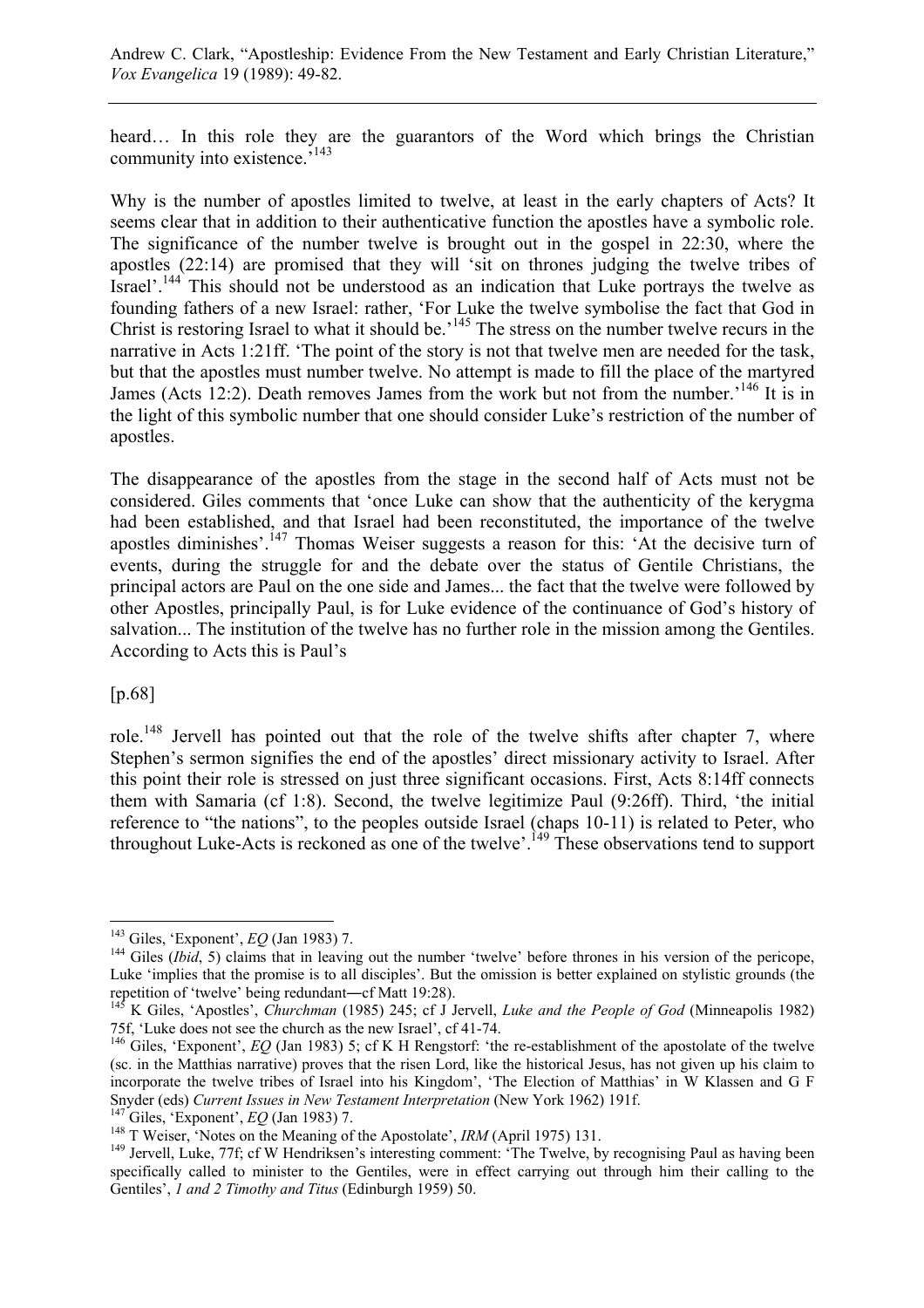Weiser's thesis. Giles also comments that 'indeed once the twelve apostles' basic role is exhausted the title "apostle" is not limited solely to the twelve<sup> $150$ </sup> (cf Acts 14:4, 14).

It should be clearly understood that this assessment of the evidence is controversial. The consensus of German scholars<sup>151</sup> is that in Acts 14:4, 14 Luke is following a source, and that he understands Paul in these verses to be a missionary of the church of Antioch, not an apostle of equal standing with the twelve. Schmithals, for example, writes that 'when Luke in Acts 14:4, 14, following a source, also calls Barnabas and Paul apostles, he therewith reveals that the concept of apostle for Paul was not unknown to him, but at the same time he tendentiously makes it clear that Paul bears this title only as does Barnabas, i.e. not in the sense of a fundamental authority that authenticates all tradition and goes back to Christ himself, but in the general and relatively unimportant sense of a missionary sent out by the community at Antioch'.152

Against such an argument various points may be raised. As Ward Gasque puts it, 'it is obvious that Paul is Luke's hero and church-planting missionary par excellence'.153 Similarly Stephen Wilson points out that Paul is equal to Peter when it comes to miracles, is called God's 'chosen vessel' (Acts 9:15) and is distinguished by his suffering.<sup>154</sup> It should be recognized that Luke places great emphasis on Paul's call and commissioning as an apostle to the Gentiles, recording it three times (9:1-19; 22:1-21; 26:2-18), and containing the verbs  $\dot{\epsilon}$ ζαπόστέλλω (22:21) and αποστέλλω (26:17) in his account of Paul's testimonies to it. Colin Brown's summary is sound: 'In encountering the risen Christ on the Damascus Road, Paul fulfilled a basic qualification for apostleship, that of being "a witness to his resurrection" (Acts 1:22). He did not fulfil the other condition, that of being a follower of Jesus in his earthly ministry. In short the picture that Acts paints is not that Paul was not an apostle, but that he was an apostle extraordinary which is consonant with Paul's own account (1 Cor 9:lff; 15:5-9; Gal 1:12-17).<sup>155</sup> Finally, to quote Wilson again, 'if it was imperative for Luke to restrict the title to the twelve, it is difficult to understand why he did not omit 14:1f or at least erase the word "Apostle"'.<sup>156</sup>

Finally, it should be recognized that Luke's major concern is not ecclesiastical office. 'In reality Luke is much more concerned about tracing the growth of the church in various parts of the eastern

[p.69]

 $\overline{a}$ 

Mediterranean world and with the spread of the Word of God through it to "the end of the earth" (Acts 1:8) than in the details of church structure.<sup>157</sup>

<sup>&</sup>lt;sup>150</sup> Giles, 'Exponent', *EQ* (Jan 1983) 7.<br><sup>151</sup> One thinks of Haenchen, Conzelmann and Vielhauer as especially influential scholars in this respect.<br><sup>152</sup> Schmithals, *Office*, 277.<br><sup>153</sup> W Ward Gasque, *A History of th* criticising Haenchen.<br><sup>154</sup> S G Wilson, *The Gentiles and the Gentile Mission in Luke-Acts* (Cambridge 1973) 116.

<sup>&</sup>lt;sup>155</sup> C Brown, *NIDNTT* I, 136, cf I H Marshall, *The Acts of the Apostles* (Leicester 1980) 35: Luke 'recognises that there was a group of apostles, commissioned by Jesus, wider than the twelve, and he does not deny that Paul and Barnabas belong to this group'.<br><sup>156</sup> Wilson, *Gentiles*, 116.

<sup>&</sup>lt;sup>157</sup> Fitzmyer, *Luke I-IX*, 256.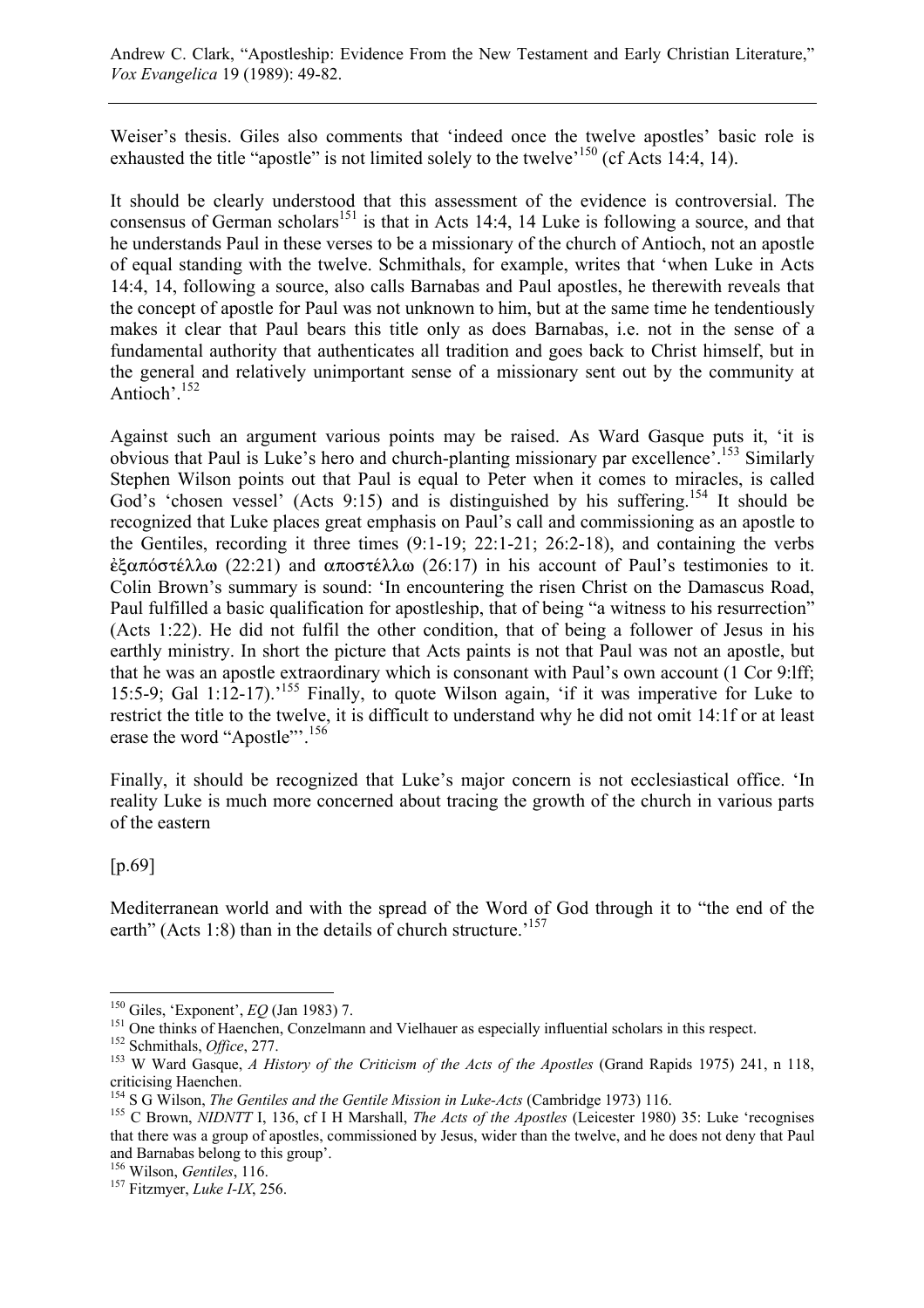# **OTHER NEW TESTAMENT LITERATURE**

# **John's Gospel and Epistles**

The word  $\alpha \pi \omega \sigma \sigma \omega$  occurs in these writings only in John 13:16, where it is clearly used in the non-technical sense of messenger. The 'twelve' are referred to in John 6:67, 70 and 20:24, but they are not given the title 'apostle'. It is clear, however, that they are to play an important role in the community after Jesus' resurrection. The Holy Spirit will teach them all things and remind them of everything Jesus taught them (14:26). He will 'guide them into all truth' (16:12). They have been chosen and appointed to go and bear fruit (15:16). Not only will the Holy Spirit testify about Jesus; they too must testify as those who have been with Jesus from the beginning (15:26f). Others will believe in Jesus through their message (17.20). It is especially noteworthy that they are sent into the world by Jesus, just as Jesus was sent into the world by the Father (John 17:18, 20-21f). In the former verse, the verb  $\alpha \pi$ o $\sigma \tau \in \lambda \lambda \omega$  is used of the sending of the disciples as well as the sending of Jesus. In the latter passage, Jesus breathes on them that they may receive the Holy Spirit to equip them for their task. For Peter, this will include feeding Christ's sheep (21:15ff). Barrett summarises the significance of the twelve in John's gospel as follows: 'That they have seen is their true significance; their importance is that they are witnesses, those who have seen, and because they have seen declare what they have seen. They are not important as theologians or administrators, but only as bearers of a word of testimony.'158

The first few verses of 1 John (1:1-3) reflect an identical theme. Barrett speaks of 'a subtle interplay between the pronouns "I", "we" and "you"' in 1 John 1:1, 3, 2:1, 3, 3 John 12f and other similar verses. He suggests that 'between them the gospel and epistles raise in the acutest form the question of what authority is to be ascribed to the eyewitnesses of the work of Jesus, and the related but distinct question of how this authority, whatever it may have been, is transmitted within the life of the church.<sup>159</sup> These questions are too large to pursue here. It may be noted in passing that the 'eye-witness' role of the twelve in John is very similar to the role they play in Luke's writings.

Finally, the role of itinerant missionaries in 2 and 3 John should be mentioned. In 2 John 7-11 the recipients are warned against 'many deceivers' who may come to them bringing false teaching. In 3 John 5-8 reference is made to brothers who have gone out 'for the sake of the Name', who are to be given hospitality.

[p.70]

# **Hebrews**

No mention is made of the twelve or of apostles in this epistle (though cf 2:3f). Its distinctive feature is its reference in 3:1 to Jesus as 'the apostle and high priest whom we confess'. To speak of Jesus as an apostle is reminiscent of the Johannine emphasis that Jesus was sent by the Father into the world (eg John 3:17, 34; 5:36ff, 6:29, 57; 7:29; 8:42; 10:36; 11:42; 17:3; 1 John 4:10). In context, it seems that the author is indicating that in Jesus the functions of Moses and Aaron are combined. Giles comments that 'these ideas are a development on what is found in the synoptic Gospels, but here also emphasis is placed on the sending of the son by

 $\overline{a}$ 158 C K Barrett, *Church, Ministry and Sacraments in the New Testament* (Exeter 1985) 48. 159 Barrett, *Signs*, 62f.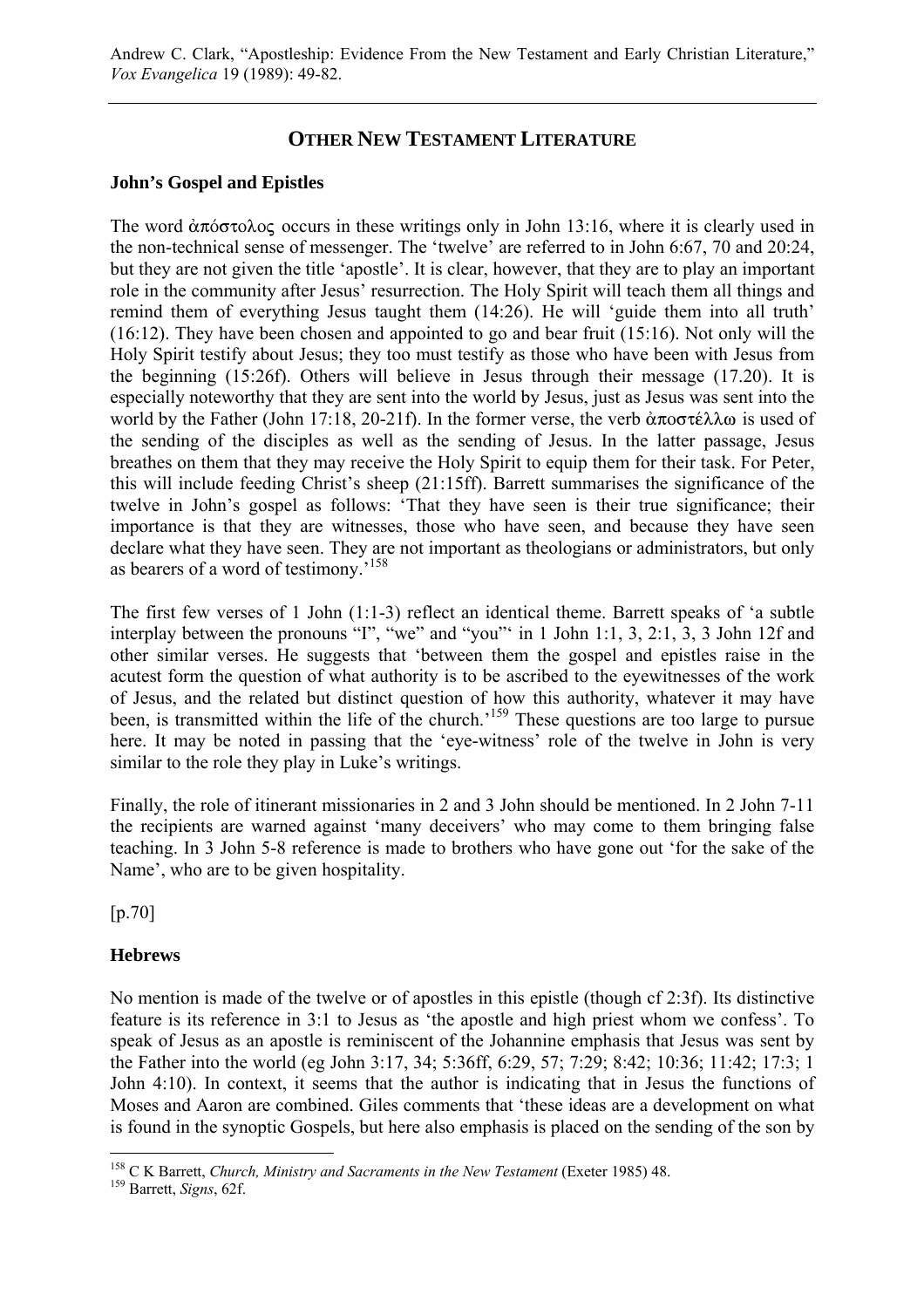the Father and on his authoritative representory role<sup> $,160$ </sup> (Luke 4:18, 43; Mark 12:1-11 and par; Matt 15:24). Justin in his First Apology (12:9; 63:5) also calls Jesus  $\alpha\pi$ o $\sigma$ τέλλω. The fact that the word could be used of Jesus by the author of Hebrews would tend to indicate that at the time of writing it had not yet acquired an exclusive technical meaning, but could be used in different senses.

# **1 and 2 Peter and Jude**

In the first verse of 1 Peter, Peter introduces himself as 'an apostle of Jesus Christ' in a manner reminiscent of the Pauline letters. Similarly, 2 Peter 1:1 speaks of 'Simon Peter, a servant and apostle of Jesus Christ' (cf Rom 1:1; Tit 1:1). In 2 Peter 1:16, 18, Peter speaks as a representative of the apostles in general: 'we made known to you the power and glory of our Lord Jesus Christ'; 'we were eye-witnesses of his majesty'. Richard Bauckham points out that the verb  $\epsilon$ y vopto  $\alpha$ uev is 'frequently used in the NT for imparting revelation. Here it is used of the apostles' preaching of the gospel, which included the expectation of the Parousia'.<sup>161</sup> The reference in 3:2 to 'the command given by our Lord and Saviour through your apostles' is controversial. Bauckham remarks that 'the double possessive genitive in this expression is awkward. It must mean that the commandment is primarily Christ's, but also in a secondary sense the apostles' because they were the people who preached it to the readers.<sup>'162</sup> Michael Green argues that the reference here must be to apostles of Jesus Christ, not 'your missionaries', because 'it is they and they alone who are put on a level with the Old Testament prophets<sup>'163</sup> (cf v 2a). Bauckham convincingly insists, however, that 'the natural meaning of "your apostles" is those apostles who preached the gospel and founded the churches in the area to which 2 Peter is addressed, contrasted implicitly with the rest of the apostles (... cf ... 1 Clem 44:1, where "our apostles" are the apostles who founded the Roman church)'. He remarks that 'evidently the readers' apostles included Paul  $(3:15)$ ', <sup>164</sup> a fact which removes the force of Green's objection to this interpretation.

Jude introduces himself as 'a servant of Jesus Christ and a brother of

[p.71]

James'(1). In verse 17 he speaks of 'the apostles of our Lord Jesus Christ' in a way that would seem to distinguish himself from them. Jude is almost certainly to be identified with Judas, brother of James and Jesus, and mentioned in Matthew 13:55, Mark 6:3 and Hegessipus (ap Eusebius H E 3.19.1-206). Most scholars regard the letter as pseudonymous, partly on the basis of verse 17. J N D Kelly, for example, argues that 'the whole tone of the verse leaves the impression that "the apostles" constituted a revered group belonging to an earlier generation'.<sup>165</sup> It seems likely, however, that the brothers of Jesus were not known as 'apostles' in the early church (cf 1 Cor 9:5). Bauckham states that 'early Christian literature never explicitly calls them "apostles"<sup>166</sup> He argues that in verse 17 'the apostles of our Lord Jesus Christ' are not all the apostles, 'the apostolic college' seen through the reverent eyes of

<sup>&</sup>lt;sup>160</sup> Giles, 'Apostles', *Churchman* (1985) 242.

<sup>&</sup>lt;sup>161</sup> R J Bauckham, Jude, 2 Peter (Waco 1983) 214.<br><sup>162</sup> Ibid, 287.<br><sup>163</sup> E M B Green, 2 Peter and Jude (London 1968) 125.<br><sup>164</sup> Bauckham, Jude, 287f.<br><sup>164</sup> Dauckham, Jude, 287f. into here.

<sup>166</sup> Bauckham, *Jude*, 24.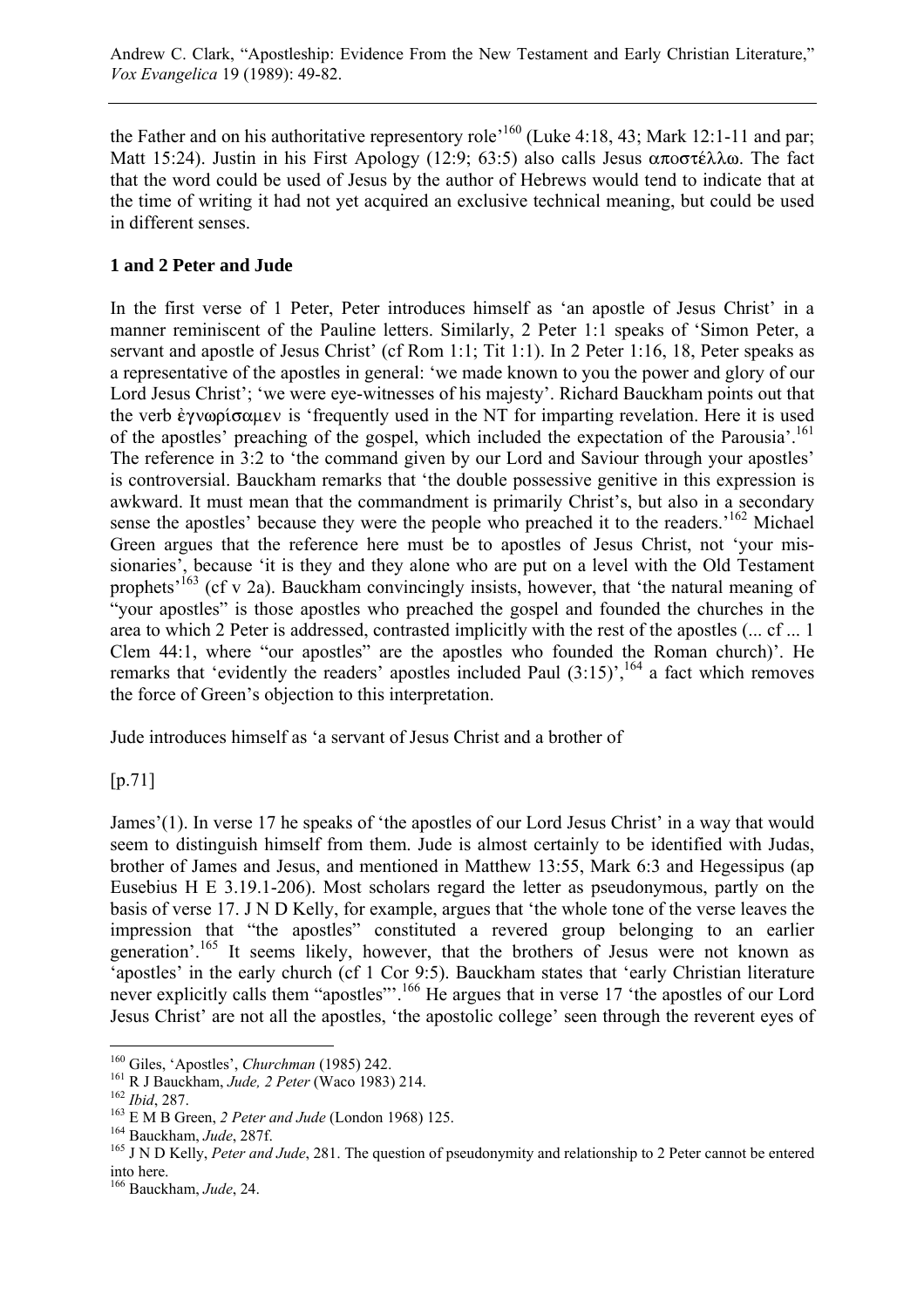a later generation (Kelly), but, naturally in the context, those apostles who founded the church(es) to whom Jude writes'.<sup>167</sup> This is certainly a possible interpretation, but by no means the only one. Green points out that Jude 'is clearly not very early in the New Testament period. The faith has had time to be crystallised and to be corrupted. The warnings of the apostles have had time to be circulated and proved true (3, 4, 17, 18).' He regards a reference to 'the apostolic college' as likely, but argues that 'the fact that Jude refers to what the apostles said rather than wrote suggests that we are still moving within the oral period'.<sup>168</sup> Certainly Jude regards the apostles as having great authority, and it is a priori likely that he is referring to those directly commissioned by the risen Lord.

# **Revelation**

Within this book, the word 'apostle' is used in very different ways. In 2:2 the church at Ephesus is commended because they 'have tested those who claim to be apostles but are not'. Barrett comments that 'the fact that it seems worthwhile to lay a false claim to be an apostle proves that there were real ones, and proves at the same time that the apostles in question were not the twelve apostles of the Lamb, whom it would have been easy to identify and to distinguish from the shams. It seems natural to suppose that the secondary apostles circulated among the churches; had they remained at one spot their false credentials would have been immediately exposed.<sup>169</sup> We may compare them with the 'false apostles' of 2 Corinthians 11:13, and the itinerant preachers of 2 and 3 John.

Another reference to apostles comes in 18:20, where 'saints and apostles and prophets' are called to rejoice over the fall of Babylon. The collocation of apostles and prophets is reminiscent of Ephesians 2:20 and 3:5. R H Mounce suggests that 'if we interpret the verse in light of its parallel in 12:12 then the saints, apostles and prophets would be "you

[p.72]

that dwell therein". It is the church glorified, not believers on earth, who are invited to rejoice.'170 Apostles and prophets seem to represent the leaders of the church.

An altogether different sense is to be found in 21:14. The wall of the city rests on twelve foundations upon which are inscribed the names of the twelve apostles of the Lamb. The reference to the twelve as foundational is reminiscent of Luke's view of the twelve. As for the image of a foundation, Barrett has pointed out<sup>171</sup> how prevalent it is in the New Testament. He sees its roots in the expectation in Jewish eschatology of a new temple (cf 1 Pet 2:5). The image of a building being founded on a person, or persons, is already found in the Old Testament (Isa 51:lf―Abraham), and is found in the New Testament in connection with Peter (Matt 16:17f), James, Cephas and John as 'pillars' (Gal 2:9), apostles and prophets (Eph 2:20), and here of the twelve.

 $167$  Ibid, 104.

<sup>168</sup> Green, *2 Peter*, 46f.<br>
<sup>169</sup> Barrett, *Church*, 44.<br>
<sup>170</sup> R H Mounce, *The Book of Revelation* (Grand Rapids 1977) 332.<br>
<sup>171</sup> Barrett, *Church*, 16f.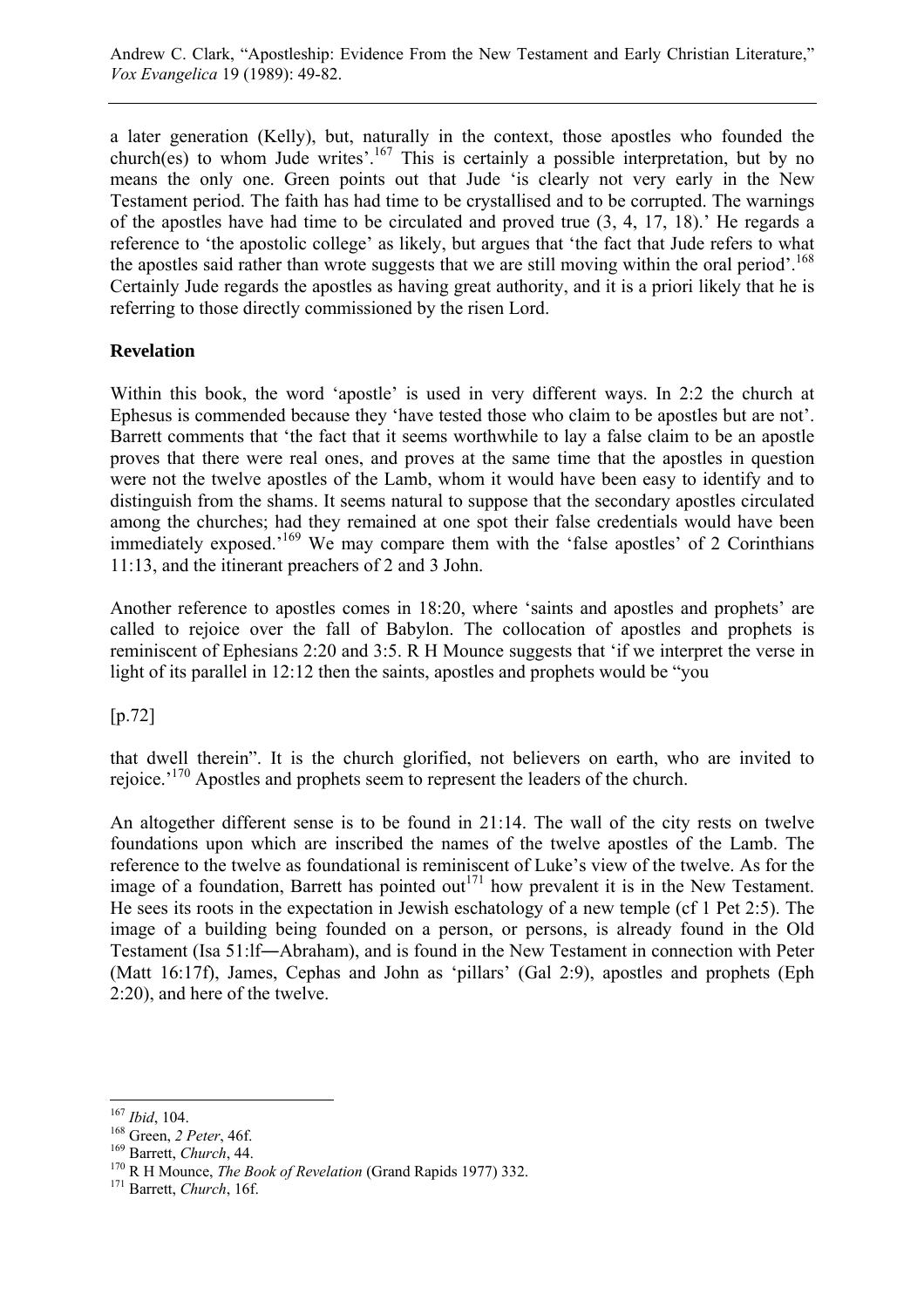# **EARLY CHRISTIAN LITERATURE**

References to 'apostles' in the Apostolic Fathers may be divided into two categories: those that indicate a wide application of the term, and those that restrict it to the twelve (plus Paul).

# **Wider use**

# *The Didache*

The full title of this composite work is 'The Teaching of the Lord to the Gentiles, through the Twelve Apostles'. J Draper's assessment that 'the core of 1-6 is Jewish and pre-Christian (c 100BC-50AD) and the work as a whole had probably received its present form by the end of the first century  $AD<sup>172</sup>$  is typical of the modern consensus.<sup>173</sup> Draper also points out that the full text is available only in a manuscript (M54) from the eleventh century, so that the possibility of later changes and additions cannot be excluded.

The classic study is that of Harnack.<sup>174</sup> He points out that 'the very addition of the number in this title is enough to show that the book knew of other apostles as well'.<sup>175</sup> More importantly, in 11:3-6 the book gives instructions on how to deal with itinerant apostles and prophets who visit them. Clearly 'apostles of Christ' with authority over the churches are not referred to, since they are not to be allowed to stay more than one or two days, and are not to be supported financially (cf 1 Cor 9:4ff). They are to be treated  $\kappa \alpha \tau \alpha \tau \delta$  δόγμα του εύαγγλίου, which seems in context to refer to Mark 6:7-13/Matthew 10:1-15. Harnack concludes that 'to be penniless, therefore, was considered absolutely essential for apostles and prophets'.<sup>176</sup> He compares 3 John 7, Origen (*Contra Celsum*, III.ix) and Eusebius (*HE* iii.37). He also argues that 'the

# [p.73]

second essential for apostles, laid down by the Didache side by side with poverty, namely, indefatigable missionary activity (no settling down) is endorsed by Origen and Eusebius also'.177

It should be emphasized that though the Didache mentions apostles, 'it is clear that it is only interested in the prophet who played such an important part in the life of the community'.178 G L Carey suggests that apostle may be just another name for prophet, $179$  but this seems unlikely since the two are mentioned together. B M Streeter conjectures that the word 'apostle' may be a deliberate archaism, since the Didache purports to come from the hands of the apostles.<sup>180</sup> This is possible, but unlikely given other evidence (eg Rev 2:2). On the whole, it seems probable that the *Didache* does bear witness to a class of itinerant missionaries who,

 $\overline{a}$ 

<sup>172</sup> Jon Draper, 'The Jesus Tradition in the Didache' in D Wenham (ed) *Gospel Perspectives* 5 (Sheffield 1984)

 $173$  Though J A T Robinson, *Redating the New Testament* (London 1976), 352, dates it c AD 40-60.

<sup>&</sup>lt;sup>174</sup> See *The Expansion of Christianity in the First Three Centuries* 1 (ET, London 1904) 417-444, summarising an earlier (1884) and more detailed work.<br> $175$  *Ibid.* 407.

<sup>&</sup>lt;sup>176</sup> Ibid, 435f.<br><sup>176</sup> Ibid, 437f.<br><sup>177</sup> Ibid, 437f.<br><sup>178</sup> G L Carey, *The Ministry in the Apostolic Fathers* (MTh thesis, London University 1964) 56.<br><sup>179</sup> Ibid.<br><sup>180</sup> B H Streeter, *The Primitive Church* (London 1929)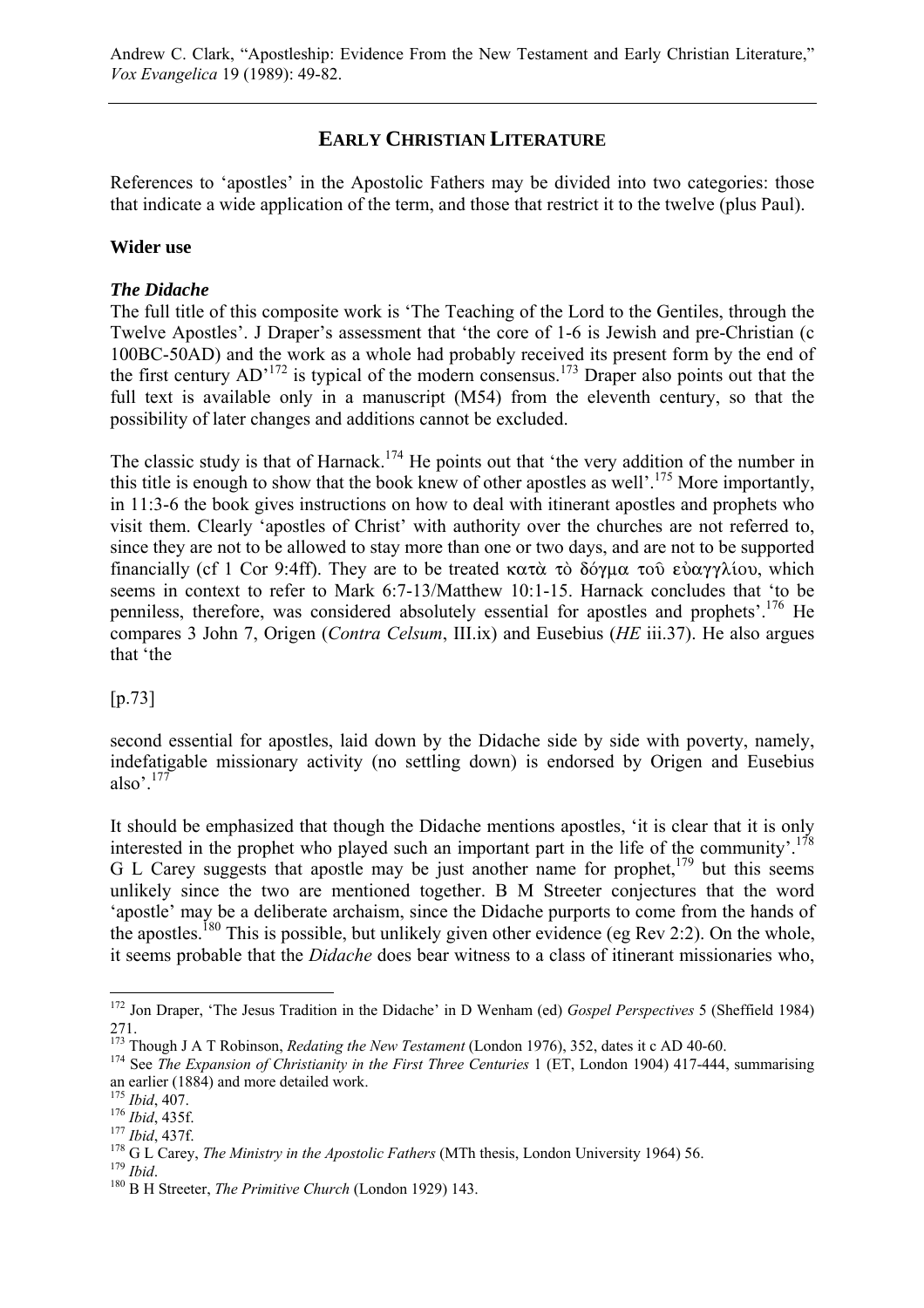however, were treated by the end of the first century with great caution, at least in the (Syrian?) community represented by the *Didache*. Michael Green points out that these roving missionaries represented a real danger: 'Quite unsupervised in their teaching, they could go seriously astray doctrinally or ethically, and could involve whole churches in their weaknesses.'<sup>181</sup>

# *The 'Shepherd' of Hermas*

This is a moralistic treatise, probably written at Rome in the early part of the second century AD. From a reference in his 'Vision of the Tower' (Vision 3:5), it seems clear that 'he sees the apostles as revered church officers of a past generation'.<sup>182</sup> He is certainly more interested in the figure of the prophet: 'Like the Didache there is considerable discussion on how to discern the true from the false prophet.<sup>183</sup> References should be noted, however, to the number 'forty' used in connection with the apostles in Similitudes 9:15.4, and 9:16.5. In the former reference, the stones fitted into the building are referred to as follows: "'The first ones", said he "the ten that were put into the foundation, are the first generation, and the twenty-five are the second generation of upright men, and the thirty-five are the prophets of God and his servants, and the forty are apostles and teachers of the preaching of the Son of God"<sup>184</sup> It would clearly be wrong to take the number 'forty' literally; but it does tend to suggest a fairly wide circle of apostles and teachers, or at least a circle distinguished from the 'foundational' few of 'the first generation'.

# *Other works*

The *Epistle of Barnabas*, possibly to be dated about AD 130, speaks (in 5.9) of the Lord's choice of his own apostles ( $i\delta$ iou  $\dot{\alpha}\pi\dot{\alpha}\sigma$ τολοι), and therefore seems to know of some other apostles.185 The *pseudo-Clementine Homilies*, which represent the opinions of believing Pharisees and their successors, speak (in 11.35) of 'apostles, teachers and

[p.74]

prophets'. Not much can be made of this. The same must be said of the reference in the *Martyrdom of Polycarp*, which speaks of him as 'a teacher in our own day who combined both apostle and prophet in his own person'186 (16.2). Origen (*Contra Celsum*, 11.65) sees the reference in 1 Corinthians 15:7 to 'all the apostles' as referring to Christ's seventy disciples.

# **Narrow use**

# *I Clement*

This epistle by Clement of Rome to the Corinthians, probably written about AD 96-100, clearly speaks of the apostles in terms of the twelve. In section 42:1f they are said to have been commissioned by Christ, and to have had their doubts set at rest by the resurrection. In section 47.4 Paul is said to be, together with Peter, an apostle of the highest repute, but the

 $181$  E M B Green, *Evangelism in the Early Church* (London 1983) 167.

<sup>&</sup>lt;sup>182</sup> G L Carey, *Ministry*, 70. He compares also Sim 25.2, 'Apostles and teachers who preached to all the world', cf also Sim 17.1.

<sup>&</sup>lt;sup>183</sup> *Ibid*, 71, cf Mand 11.12.<br><sup>184</sup> From the translation by Edgar J Goodspeed (London 1950).<br><sup>185</sup> So Harnack, *Expansion*, 406. This may well be reading too much into the expression, however, especially since in 8.3 the epistle speaks of those to whom Christ gave authority to proclaim the Good News, as being a dozen, as a token of the tribes.

<sup>186</sup> Translation by M Staniforth, *Early Christian Writing* (Harmondsworth 1968) 161.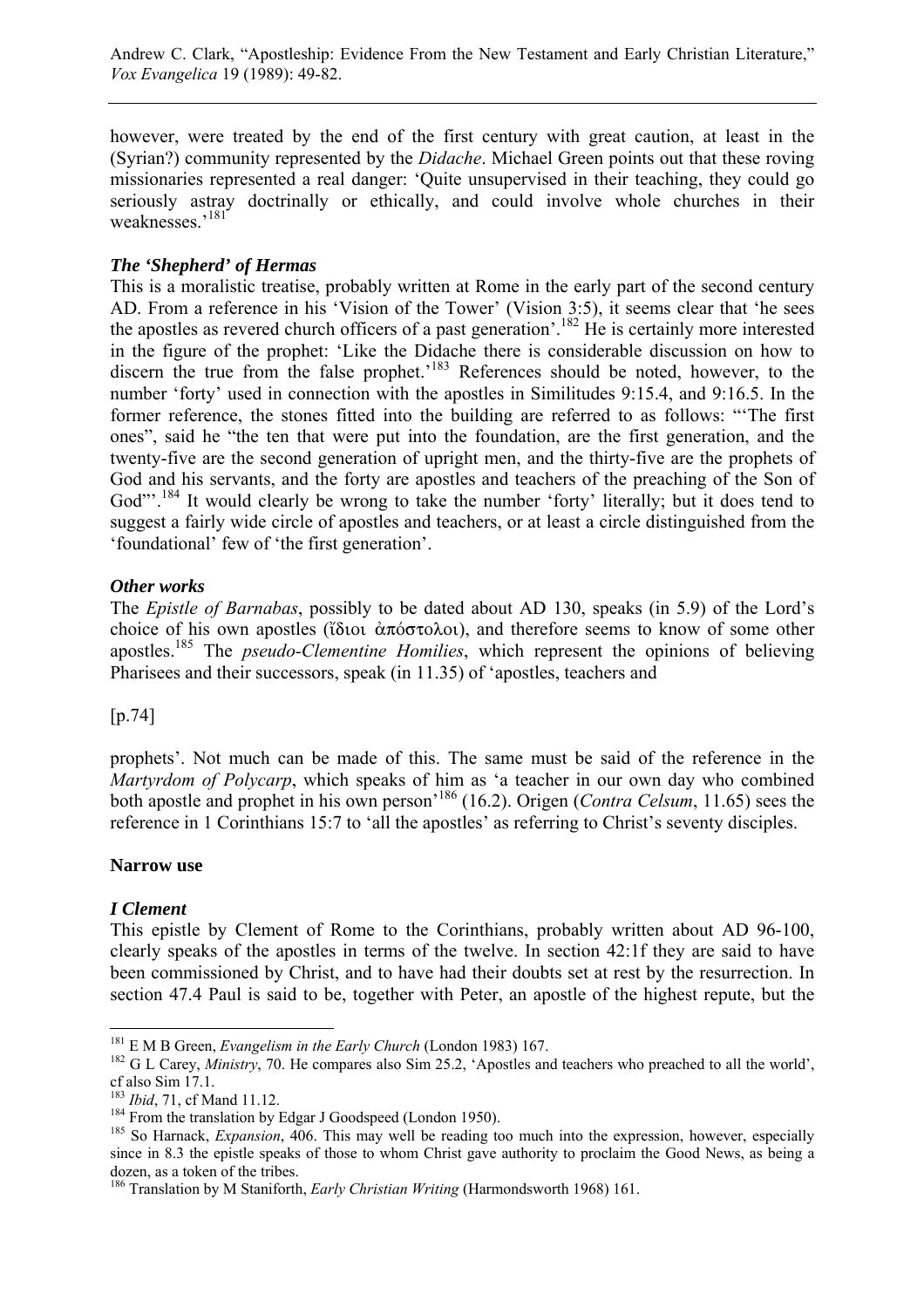title is denied to Apollos. In section 44:1, the apostles are said to have appointed bishops and deacons.

# *Ignatius of Antioch*

Ignatius, though highly conscious of his authority and status, makes clear the fact that he does not regard himself as an apostle: 'I am not issuing orders to you, as though I were a Peter or Paul. They were Apostles and I am a condemned prisoner.'187 In *Philadelphians* 5:3 he speaks of himself as clinging to 'the Apostles as the collective ministry of the church', an unclear reference. He has nothing to say about apostolic succession, though twelve times in his letters he speaks of the three orders of ministry (viz bishop, presbyters and deacons). The reference in Smyrnaeans 12:2 to 'Burrhus, whom you and brethren of Ephesus have jointly sent as a companion for me', reminds us of 'the apostles of the churches' in Philippians 2:25 and 2 Corinthians 8:23. But Burrhus is not given such a title by Ignatius.

### *Polycarp*

The *Epistle of Polycarp*, bishop of Smyrna, to the Philippians, speaks of 'the Apostles who brought us the Gospel' (6:3). The reference seems to be a narrow one, since in 9:2 he speaks of 'Paul himself and the other Apostles' as men who are now with the Lord. Irenaeus tells us that the youthful Polycarp had been 'instructed by apostles and had had friendly intercourse with many who had seen Christ' (Haer 3:3, 4).

### *Didache*

The title bears witness to the concept of 'the twelve Apostles' as having a unique authority.<sup>188</sup>

[p.75]

 $\overline{a}$ 

# **Summary**

W Bauer comments that in early Christian literature generally, 'the number twelve stands so fast that exceedingly often twelve disciples are spoken of where actually only eleven can be meant eg Gospel of Peter 5:9; Ascension of Isaiah 3:17; 4:3; 11:29; Kerygma Petrou<sup>'.189</sup> Much is said in the apocryphal Acts and Epistles of the various views and activities of the apostles after the ascension, especially of their missionary work throughout the world. Paul is not deliberately excluded from the number, but 'it was only when Marcion and later Jewish Christianity began to play Paul against the earliest apostles that thought was given to the circle of apostles, and the Early Catholic Church maintained that "the twelve and Paul" qualified as apostles'.190 As regards the apostolic writings, it was probably the rise of Montanus, who advocated 'the new prophecy', that is the continuing revelation of the Holy Spirit as in apostolic times, that raised the hermeneutical question of the status of apostolic and post-apostolic writings respectively. Gerald Bray comments that 'Tertullian is the first Christian writer to regard the apostolic age as definitely over, and to quote the writings of the apostles on a par with the Old Testament Scriptures as a matter of course'. He points out,

<sup>&</sup>lt;sup>187</sup> Romans 4:3 (cf Trallians 3:4). Translation by M Staniforth, Writings, 104f. Harnack claims that the fact Ignatius disclaims apostolic dignity for himself is nevertheless 'a proof that there was a possibility of one who had not been an original apostle being nonetheless an apostle', *Expansion*, 408 n 1. This claim is unjustified.<br><sup>188</sup> Cf also *Epistle of Barnabas*, 8:3 (n 240).<br><sup>189</sup> W Bauer in E Hennecke (ed), N. T. *Apocrypha* II. 35.